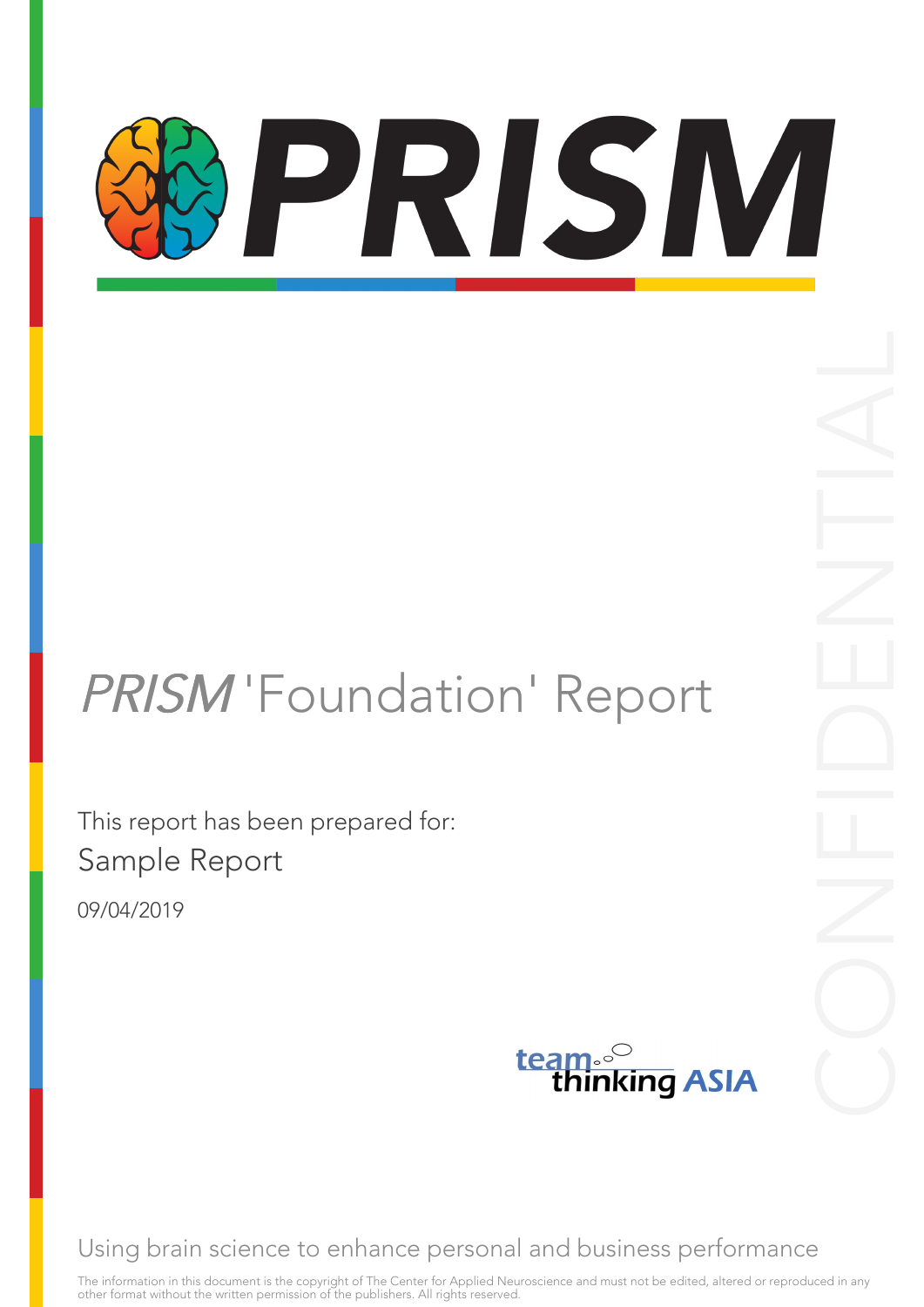

# CONFIDENTIAL

# PRISM Report Contents:

# SECTION 1. Introduction

- How can PRISM help me?
- Why is PRISM different?
- Interpreting your PRISM Report

# SECTION 2. Personal Profile

- Your PRISM 8-Dimensional Map
- Dimension Key Points

# SECTION 3. Your PRISM Profile Narrative - Summary

# SECTION 4. Benchmark vs. Candidate Comparison [Not requested]

# SECTION 5. Work Preference Profile

- Work Preference Profile
- Work Aptitude Overview
- Work Environment Performance Predictions

# SECTION 6. PRISM Quadrant Colour Characteristics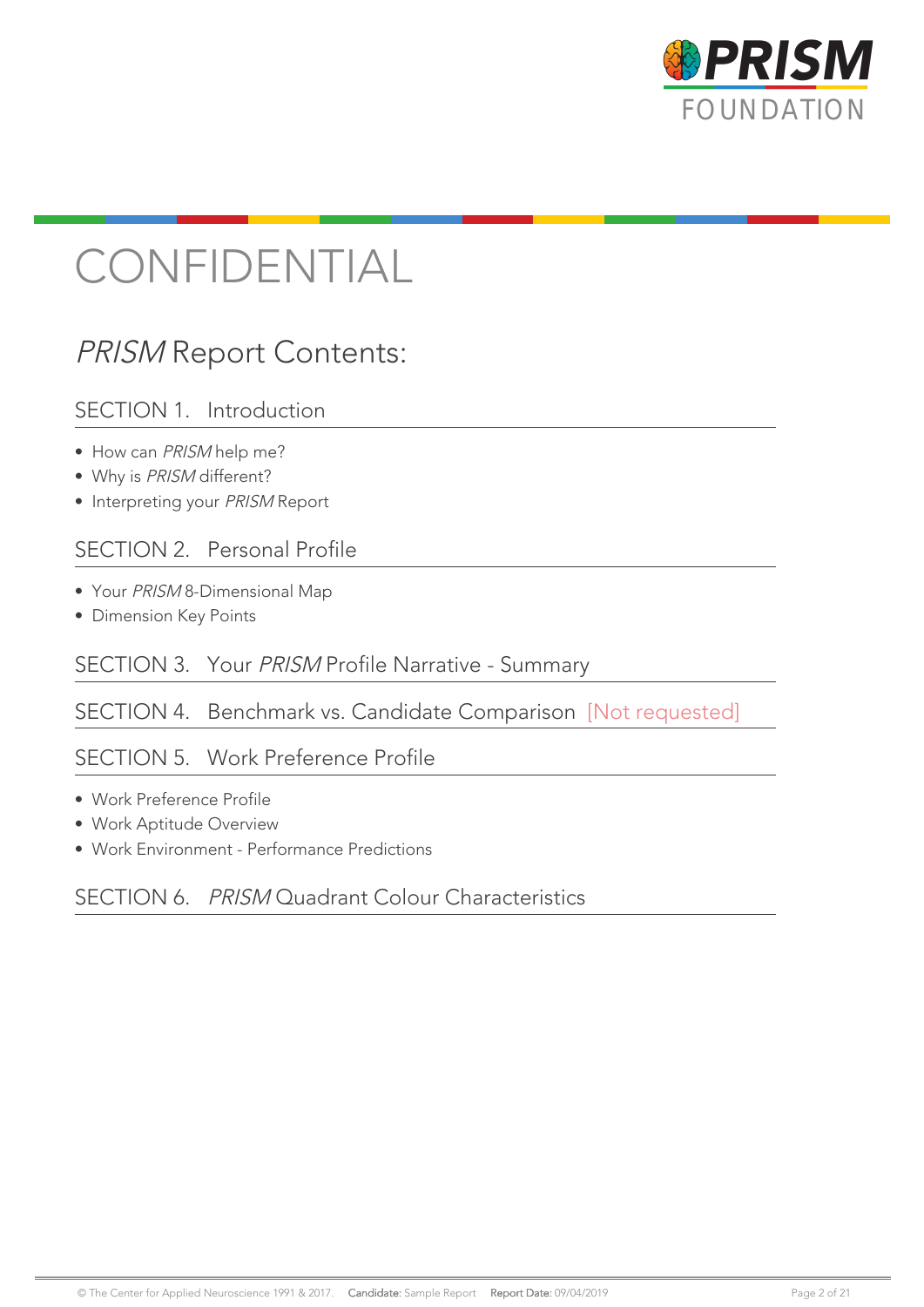

# How can PRISM help me?

### Dear Sample ,

You recently completed a PRISM Inventory - the self-reporting behavioural instrument. This report has been given to you to provide some feedback about the analysis of your responses to the Inventory. When considering this report's descriptions of your behavioural preferences, it is important to recognise that they are based on the answers you gave and it represents, therefore, the way you see your behaviour, rather than how your behaviour might be described by another person.

It is important to stress that no profiling tool is infallible. As with all self-report instruments, the accuracy of this report depends on the frankness and accuracy with which you completed the Inventory.

An important objective of this report is to help you to learn more about yourself and your behaviour preferences, so that you will be able to exploit your strengths to your best advantage and also minimize the likely impact of those strengths if they are overdone. The more you understand how you approach situations, the better you will be able to work to your full potential and make decisions that result in greater satisfaction. The planning steps below should help you increase your self-knowledge and identify areas of strength and development.

It is important that you set aside some quiet time to read through your report a number of times. Please pay close attention to what it says about you and highlight the statements you believe most accurately describe you.

Next, mark any comments that surprise you or indicate areas where you feel you could improve your effectiveness. Consider these qualities and ask people who know you well about them to see if they are true. If, after reflection, the information still seems to be at odds with your experience, you may find it valuable to discuss the contents with someone who knows you well. No questionnaire will ever know you as well as you know yourself. However, it is possible that in some circumstances, you may not have thought about certain aspects of your behaviour.

Having studied the report carefully, it is important that you draw up a list of those areas that you intend to focus on to help you improve your work and personal life. Carefully examine your current situation and set some realistic goals for increasing your effectiveness. In particular, plan what you are going to do to avoid or guard against those behaviours that may inhibit your effectiveness and performance in the future.

We hope you will find this report both enlightening and rewarding.

 $\sqrt{a}$ 

PRISM Brain Mapping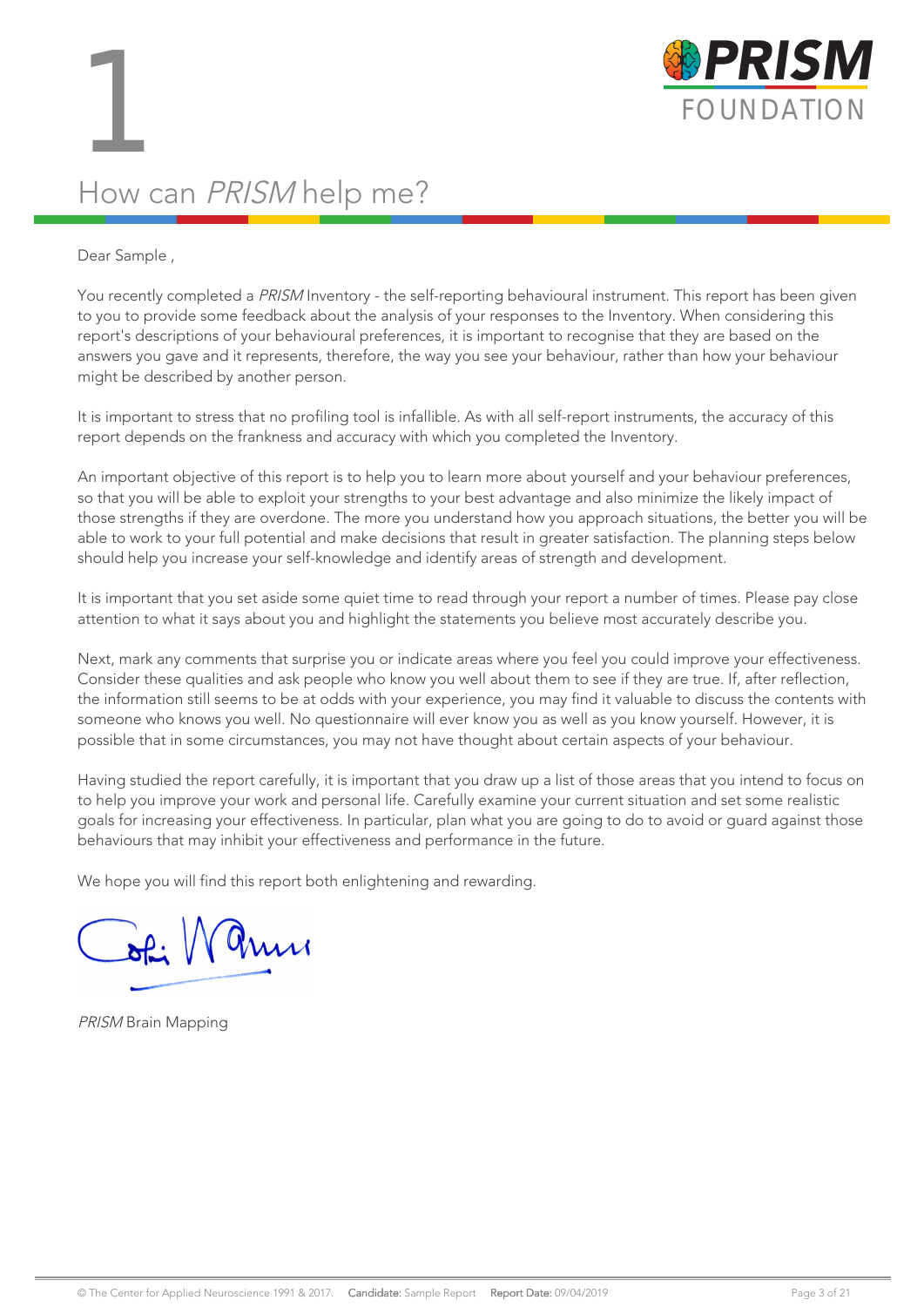

# Why is PRISM different?

PRISM is a neuroscience-based instrument specifically designed to identify the behavioural preferences that directly relate to personal relationships and work performance.

Neuroscience – which has seen most of its major discoveries made in the last 10-15 years – has proved that the brain is remarkably elastic in terms of its capacity for change. PRISM focuses, not only on the brain's functional architecture, but also on how the neural networks interact with brain chemicals such as glutamate, dopamine, noradrenaline, serotonin, testosterone and oestrogen to create behaviour. Modern neuroscience rests on the assumption that our thoughts, feelings, perceptions, and behaviours emerge from electrical and chemical communication between brain cells. It is these very same neuroscientific discoveries that have facilitated the development of the PRISM Brain Mapping Method.

Rather than the theoretical concepts of many traditional tests, PRISM measures the things that people like doing and the behavioural characteristics related to those things. Research shows that people whose interests match their occupations and activities find greater satisfaction, are more productive, and have higher levels of motivation. These results can increase the individual's work performance and enhance the chances of career success. Indeed, a Harvard Business Review study has shown that staff turnover almost doubles when no job suitability match has been undertaken. The study also concluded that 80% of staff turnover can be attributed to mistakes made during the employee selection and recruitment process.

To facilitate understanding, PRISM uses colours to illustrate the behaviour preferences. Although the PRISM model is a metaphor for brain functioning, the PRISM maps represent the dynamic interaction that takes place within the brain and is based on the principle that no one part of the brain does solely one thing, and no one part of the brain acts alone. All our thoughts, emotions and actions are the results of many parts of the brain acting together.

The PRISM chart represents the relationships between the right hemisphere (Green and Blue) and the left

hemisphere (Gold and Red) of the brain, plus the front half of the brain - the motor cortex (Gold and Green) and the rear half of the brain - the sensory cortex (Red and Blue). Red and Gold preferences indicate how a person will tend to behave when engaged in a task and/or when under pressure to achieve results. Green and Blue preferences indicate how a person will tend to behave in a social setting when establishing rapport with others. As the person switches between these two preferences, he or she may display very different - even opposite - behaviours.

Many personality and individual assessment tests are based on bi-polar scales (either/or) type of questions. In other words they identify people as either one thing or another. PRISM differs in how data is gathered and reveals balances and imbalances instead of the 'typecasting' that comes from bi-polar methods.

In addition to PRISM's eight behaviour dimensions, the 'Professional' and 'Personal' report identifies and measures 26 key aspects of work preference. This information allows you to make many links between your natural behaviour preferences and your work behaviour.

The report also enables you to gain an insight into your behavioural preferences from several points of view. In addition to the normal PRISM reports, you can receive outputs on Emotional Intelligence and on 'The Big Five' - one the most widely accepted and used models of personality.

PRISM 'Professional' has a number of added facilities. For example, it manages a 360-degree process with the option to include generic or in-house competencies. It can create team maps and match a team with a team benchmark. There is also a team diagnostic facility which measures a team performance as well as the quality of inter-personal relationships within the team. For information about these facilities, please contact your PRISM Practitioner.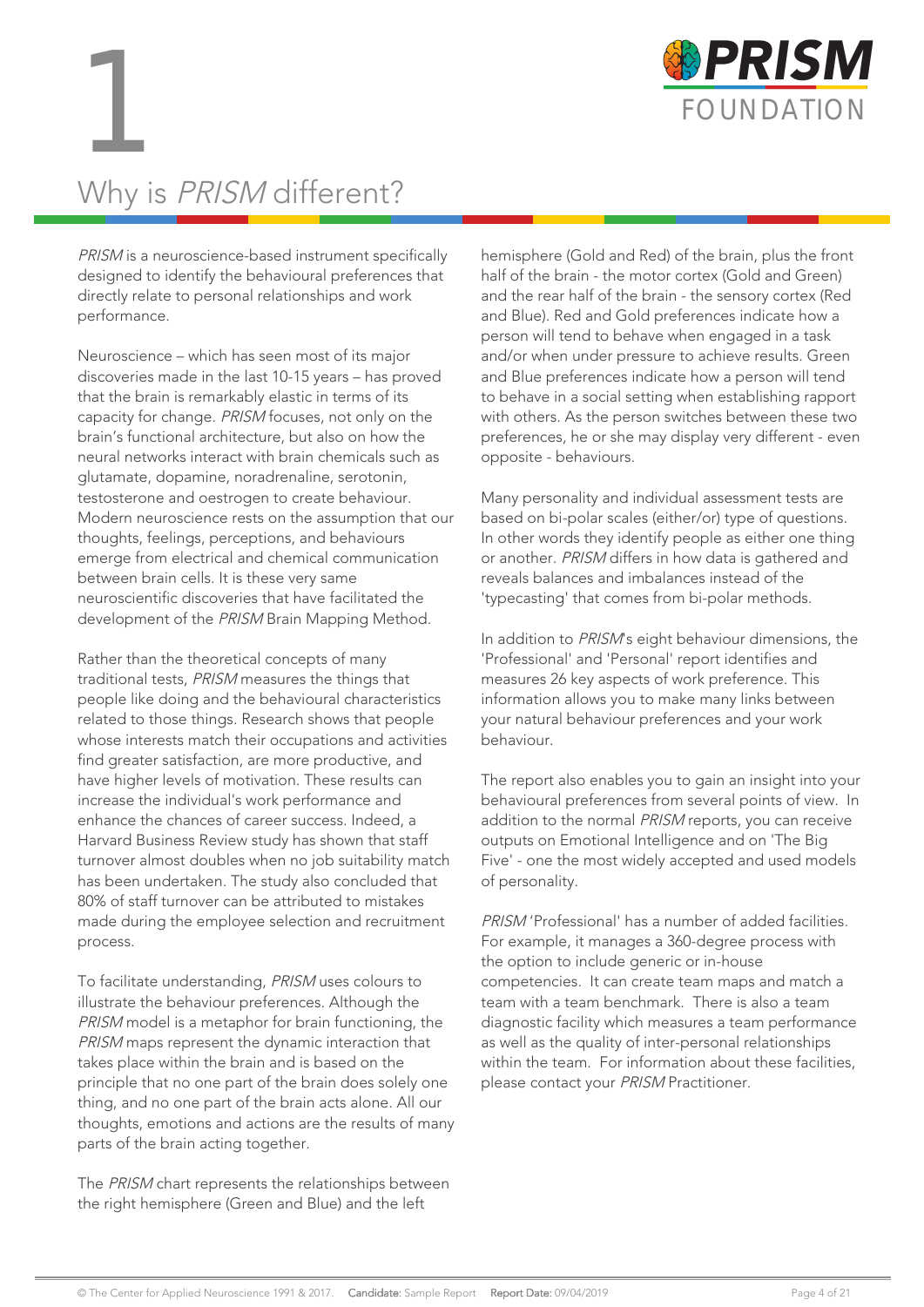



# Interpreting your PRISM Report

PRISM 'Professional' and 'Personal' provide three 'maps' of an individual's behavioural preferences. The 'maps' are referred to as: 'Underlying , Adapted and Consistent'.

The 'Underlying Map' can be described as 'the real you'; your natural, inherent behaviour, or the behaviour used by you when under pressure. It is, therefore, an indication of how you tend to behave when you are either totally relaxed, or, occasionally, when you are under stress and when you feel no need to manage or control your behaviour to present the most appropriate response to the world. It, therefore, indicates the extent to which you are comfortable using these instinctive behaviours. Although it is likely to be your most comfortable behaviour pattern, you will find it necessary to adapt that behaviour from time to time to cope with the demands of everyday living.

The'Adapted Map' is the behaviour pattern that you tend to create to interact with the world at large. It indicates how you believe you need to adapt your 'Underlying' behaviour to achieve success in specific environments e.g. what you think others expect of you, or how you feel others want you to act. In other words, it is the behaviour you borrow on occasions in order to 'get the job done'. For example, how much you feel a need to adjust your natural, instinctive behaviour to meet the demands of your work. The 'Adapted Map' shows a pattern of movement away from the 'Underlying Map' - either outside it or inside it. If you adapt to a significant extent inside the 'Underlying Map', you may feel a degree of frustration at being unable, on occasions, to use your natural preferences to the full. On the other hand, if you adapt outside your 'Underlying Map', you may feel stressed at times, especially if the adapting carries on for a prolonged period of time.

Like everyone else, your overall behaviour is not based totally on either your 'Underlying' or 'Adapted' profiles which are, inevitably, only used by you for a relatively small proportion of your overall time. On the other hand, the 'Consistent Map' takes into consideration your responses which are consistent with both your 'Adapted' and 'Underlying Maps' and presents a picture of how you tend to behave for most of your time - the view that most other people probably have of you.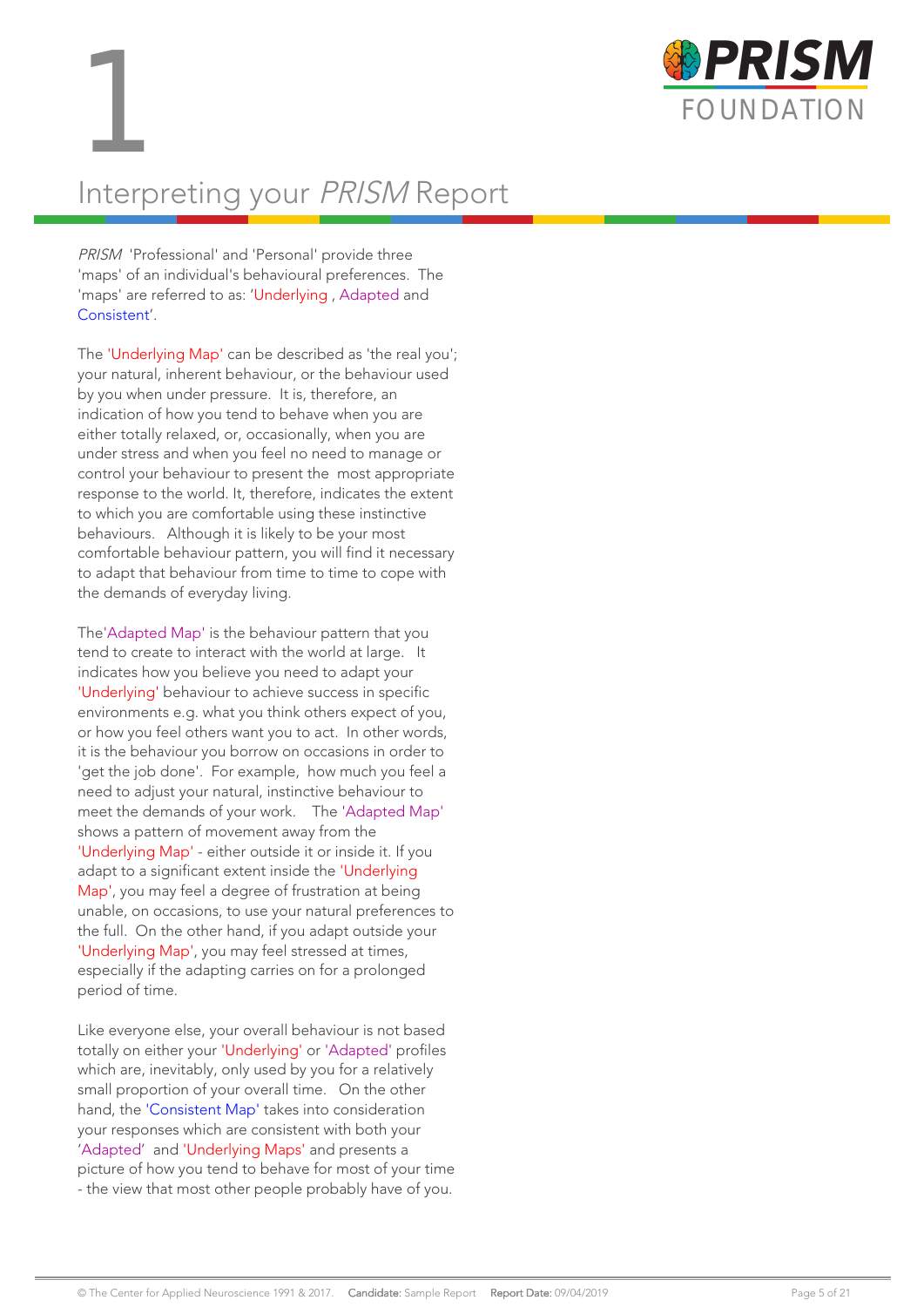

Important: Any profiling tool, such as PRISM, should never be used to make a recruitment or re-deployment decision unsupported by other techniques. © The Center for Applied Neuroscience 1991 & 2019.

© The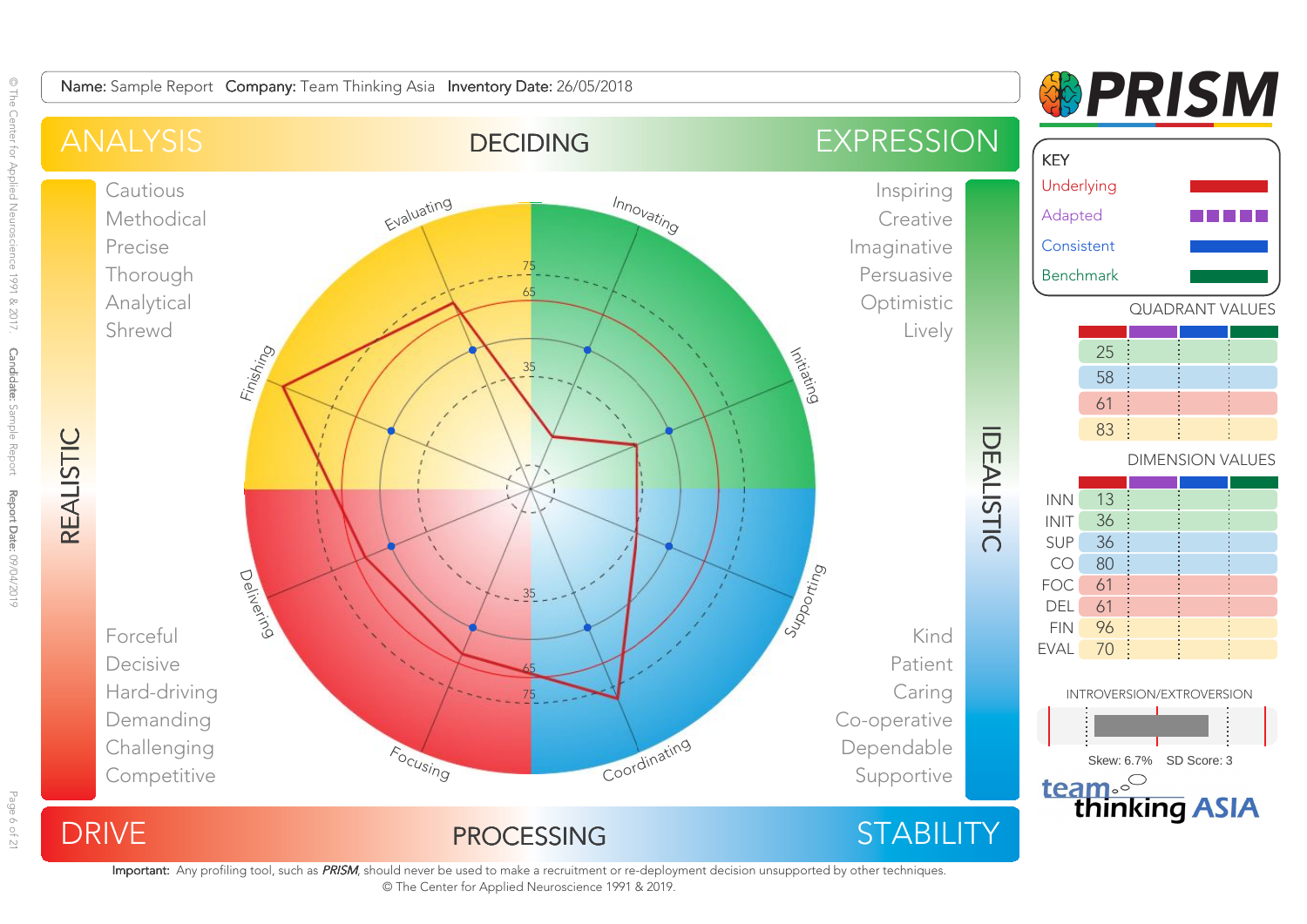



|                   | <b>CHARACTERISTICS</b>                                                                                                                                                                                        |                                                                                                                                                                                                   |  |
|-------------------|---------------------------------------------------------------------------------------------------------------------------------------------------------------------------------------------------------------|---------------------------------------------------------------------------------------------------------------------------------------------------------------------------------------------------|--|
| <b>DIMENSION</b>  | <b>STRENGTHS</b>                                                                                                                                                                                              | POTENTIAL WEAKNESSES<br>IF STRENGTHS ARE OVERDONE                                                                                                                                                 |  |
| Innovating        | Imaginative, innovative thinker.<br>Generates ideas and concepts.<br>Visualises outcomes.<br>Creates original solutions.<br>Unorthodox, fertile-minded and radical.                                           | Low attention to detail.<br>Has difficulty explaining own ideas.<br>Absent minded and forgetful.<br>Dislikes criticism and following rules.<br>Can be wayward and independent.                    |  |
| Initiating        | Outgoing, animated and entertaining.<br>Articulate and persuasive.<br>Establishes rapport easily.<br>High-spirited, jovial and light-hearted.<br>Good at achieving 'win-win' negotiations.                    | Over optimistic and unrealistic.<br>Fails to follow through or deliver.<br>Easily bored and distracted.<br>Need to be entertaining and popular.<br>Makes impetuous, intuitive decisions.          |  |
| Supporting        | Kind hearted, harmonious and caring.<br>Supportive of others.<br>Handles repetitive or routine work well.<br>Good natured and accommodating.<br>Considerate, kindly and compassionate.                        | Dislikes conflict and aggressive people.<br>Unassertive and over sensitive.<br>Uncomfortable making tough decisions.<br>Dislikes pressure or fast pace.<br>Uncomfortable with change.             |  |
| Co-ordinating     | Makes good use of other people's skills.<br>Encourages opinions and participation.<br>Broad minded and collaborative.<br>Remains calm when under pressure.<br>Consultative and open-minded.                   | Lacks drive and independence of mind.<br>Relies heavily on gaining agreement.<br>Laid-back and casual.<br>Can appear detached and laid back.<br>Too tolerant of inappropriate behaviour.          |  |
| <b>Focusing</b>   | Blunt, outspoken, forceful and dominant.<br>Authoritative, assertive and challenging.<br>Copes well with adverse conditions.<br>Driven to win and achieve status.<br>High pressure negotiating skills.        | Irritable and easily frustrated.<br>Provocative and argumentative.<br>Poor listener when under pressure.<br>Suspicious of the motives of others.<br>Quick to anger and volatile.                  |  |
| <b>Delivering</b> | Self-reliant and venturesome.<br>Independent and self-motivated.<br>Practical, determined and autocratic.<br>Works well when under pressure.<br>Likes structure and organisation.                             | Can be over-competitive for status.<br>Inflexible and single-minded.<br>Uncomfortable with sudden change.<br>Frustrated by others' low commitment.<br>Insensitive to others' emotional needs.     |  |
| Finishing         | Strong attention to detail and accuracy.<br>Conscientious, painstaking and orderly.<br>Good at communicating complex data.<br>Focuses on accuracy and high standards.<br>Follows tasks through to completion. | Insular, pedantic and slow moving.<br>Dislikes delegating to others.<br>Uneasy making contact with strangers.<br>Intolerant of errors or disorganisation.<br>Prone to worrying unduly or anxiety. |  |
| <b>Evaluating</b> | Questions the validity of data.<br>Checks the pros and cons of all options.<br>Does not accept things at face value.<br>Makes astute decisions based on facts.<br>Fair-minded and unemotional.                | May be seen as sceptical and cynical.<br>Can be uninspiring and negative.<br>Appears indifferent to others' feelings.<br>Slow and cautious when deciding.<br>Unreceptive to new, untried ideas.   |  |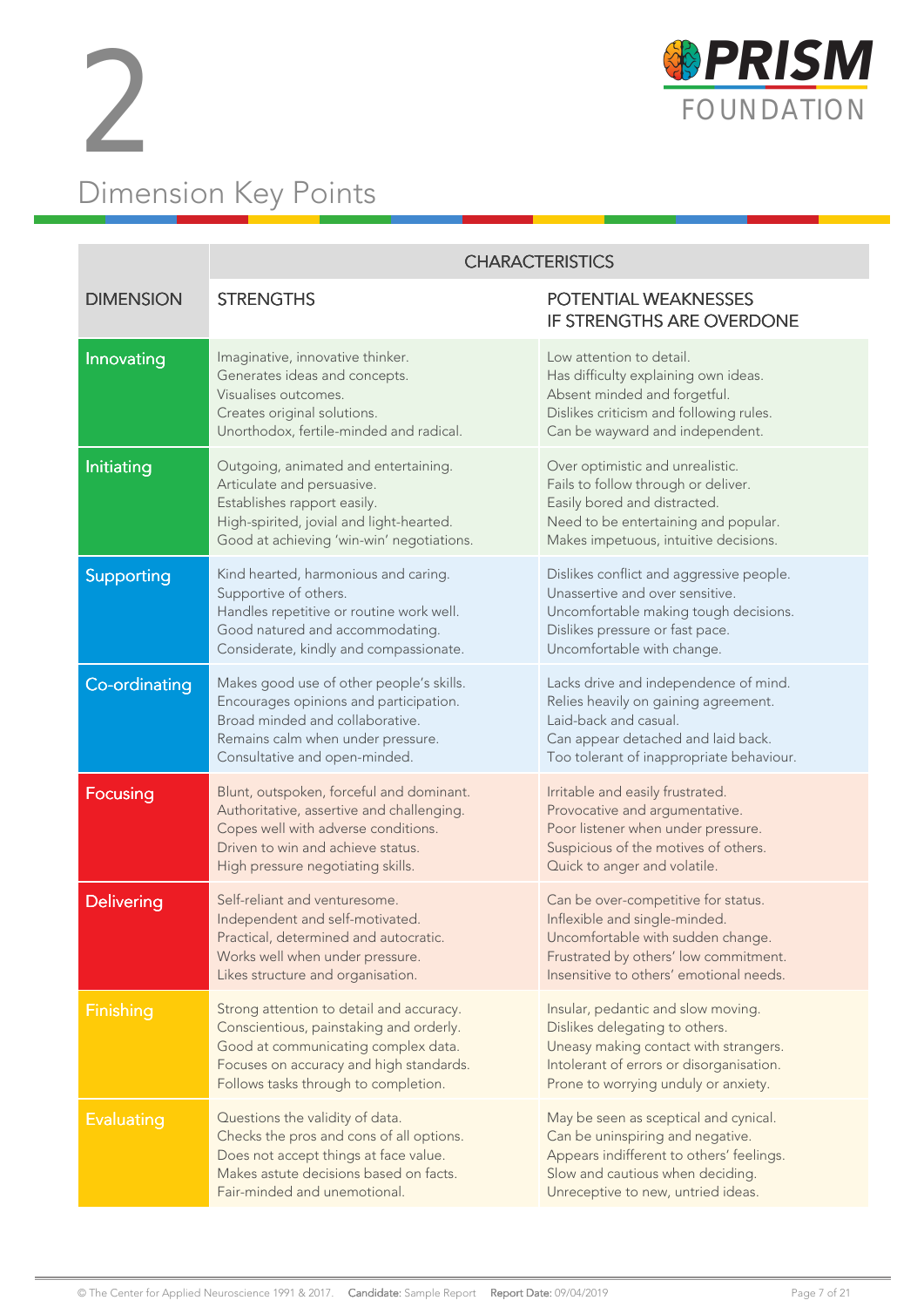# 3 FOUNDATION Your PRISM Profile Narrative - Summary



# This narrative is based on your Underlying profile

# Overview of your profile

The following text narrative is based on the responses that you gave in the **PRISM** Inventory. According to those responses, you rated the following descriptors as most accurately describing your preferred behaviours and, therefore, the ones which you are most comfortable using:

Accurate, Adventurous, Analytical, Asks for opinions, Attentive to detail, Blunt-speaking, Choosey, Collaborative, Competitive, Confronts others, Detailed, Determined, Directing, Evaluating, Forceful, High-spirited, Methodical, Painstaking, Perceptive, Playful, Quality-focused, Self-assured, Self-confident, Self-reliant, Self-starting, Systematic, Takes charge, Takes the lead, Thorough, Weighs pros and cons

You also rated the following descriptors as least accurately describing your preferred behaviours and, therefore, the ones that you are least comfortable using and the ones which you prefer to avoid:

Ambitious, Animated, Appraises data, Broad minded, Caring, Categorical, Compassionate, Creative, Effervescent, Enthusiastic, Entrepreneurial, Envisioning, Experimental, Generous, Gentle, Ingenious, Innovative, Original thinking, Patient, Produces novel ideas, Prudent, Pushy, Questioning, Radical thinking, Shrewd, Sparkling, Supportive, Unorthodox, Unprejudiced, Vivacious

You tend to be very task-oriented and you are motivated by completing your work with accuracy and precision. You sometimes care more about completing a task than about what any one person might think or feel about you, and because your people-oriented behaviours are relatively low, your people skills need constant attention and development. You tend to pay more attention to 'things' than to people. You are, however, not anti-social but it is more difficult for you to express your personal feelings. Although you may not realise it, these factors can sometimes make you come across to others as uncaring. You are not concerned with courting popularity, but rather with achieving your particular aims as quickly and effectually as possible. Overall, you are a practical and serious person who concentrates on matter-of-fact, quantifiable issues. You are greatly concerned with effective procedures and satisfactory results, but considerably less interested in the emotional or personal side of life. Efficiency and speed of response are paramount to you, and while you will attempt to protect yourself against all possible consequences, you will also wish to react to events as they occur. You can be very competitive in a technical sense.

Your profile indicates that you have a distinct preference for introversion and will, therefore, usually prefer to work alone and control your own feelings, process your thoughts internally before sharing them with others, explore options independently, avoid attention from strangers, pause and think before speaking or acting, inwardly focus and think things through slowly, seek solo, close experiences with select individuals and pursue depth of experiences. You are naturally a serious, quiet, private person who may prefer writing to talking, and enjoys handling individual assignments without interruptions.

# Your profile indicates that you:

• Take responsibilities seriously.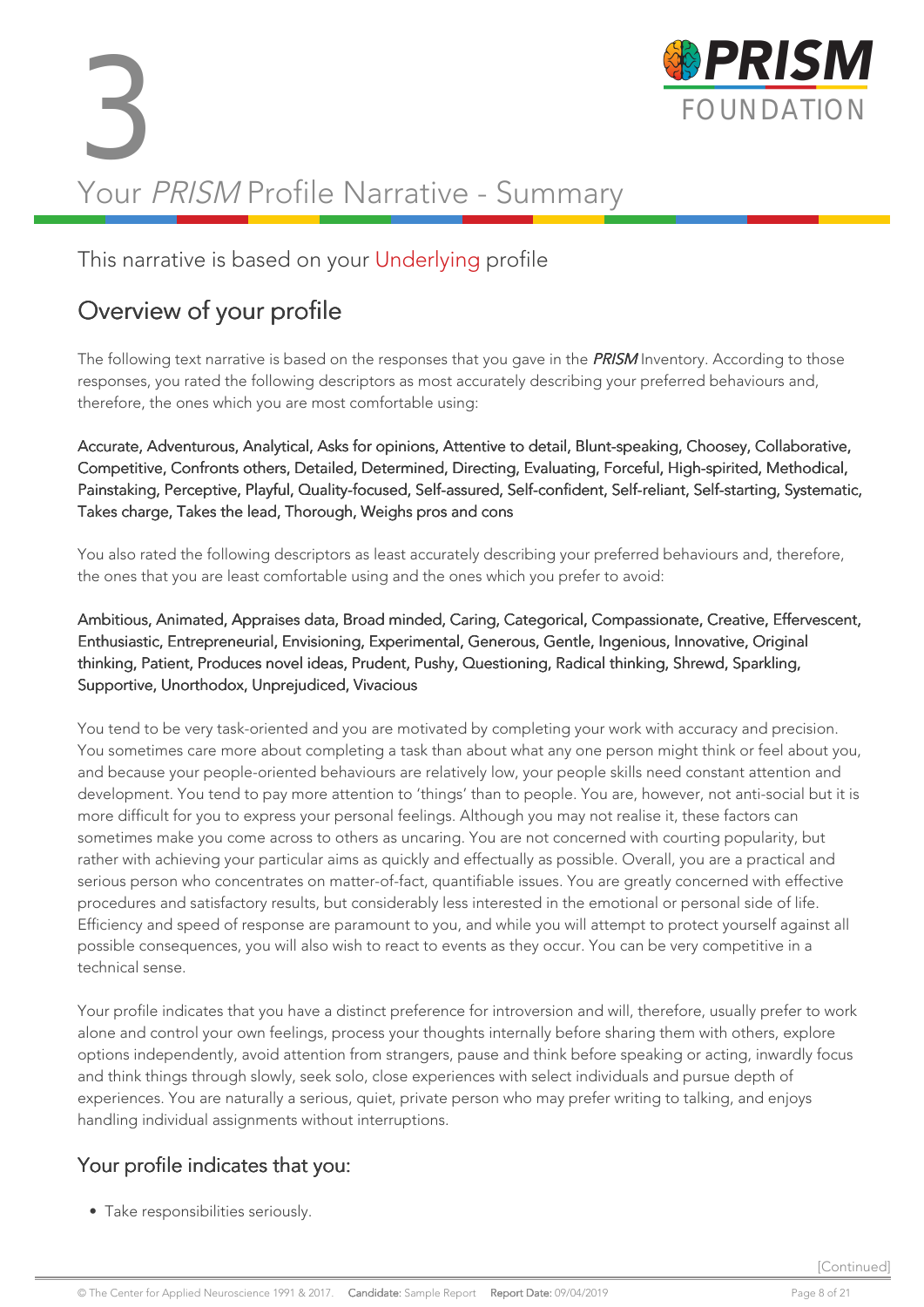

# Your PRISM Profile Narrative - Summary [Continued]

- Are competent, industrious and reliable.
- Can work well alone and with the minimum of supervision.
- Perform quality work and always give your best.
- Enjoy tasks that are mentally challenging.
- Prefer to concentrate on one thing at a time, but can multi-task if really necessary.
- See what needs to be done and do it.
- Handle pressure and difficult conditions well.
- Have the drive and determination to overcome obstacles.
- Prefer to work independently, but can also work effectively within a team.

# You need to bear in mind that your profile also indicates that you will:

- Are suspicious of new or unconventional ideas
- Find it difficult to establish rapport easily with strangers
- Have difficulty dealing with sudden or frequent changes
- Appear detached and guarded at times
- Are uncomfortable dealing with abstract concepts or ideas
- Prefer established ways of working rather than finding new ones

Taking into consideration your strongest behaviour preferences, you need to be aware of the potential problems that could arise if those strengths are overdone when you are under considerable pressure, stressed, or in conflict with others. In such circumstances, it is possible that you may demonstrate some or all of the following characteristics:

- Stubborn
- Judges others harshly
- Fussy
- Withdraws emotionally from the people
- Becomes uncommunicative
- Excessively rational
- Aggressive
- Uses sarcasm
- Conforms rigidly to rules
- Pessimistic

# To enhance your overall performance, you should consider:

- Not being too critical or judgemental when others are telling you their problems.
- Trying to relax and loosening up a little.
- Being more tolerant when others make mistakes.
- Being careful not to talk over other people. Trying to use a vocabulary that is appropriate to the situation.
- Learning to express your emotional side and sharing your feelings with people you trust.
- Trying to be more patient and less forceful.
- Showing awareness for the concerns and needs of others.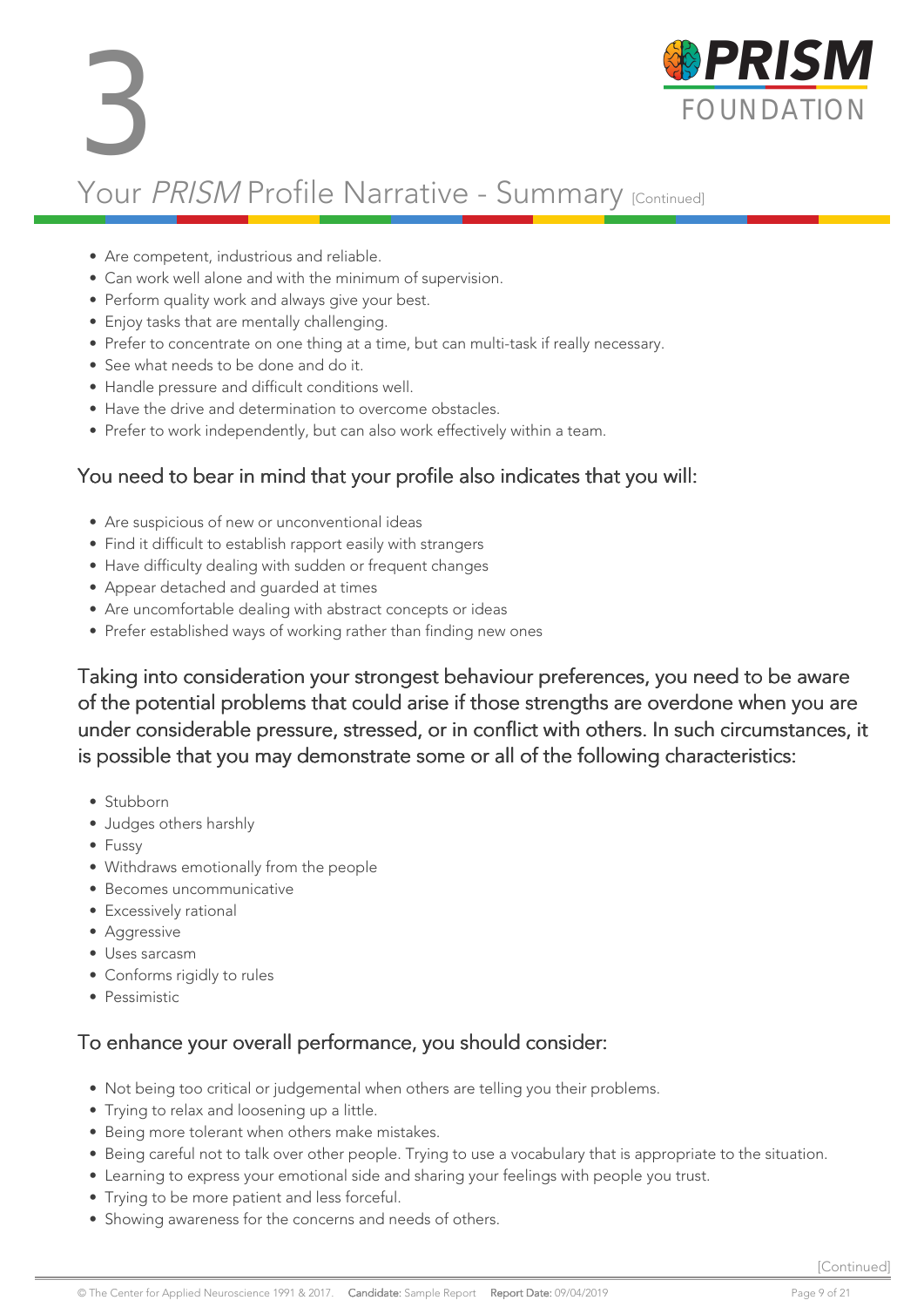# 3 FOUNDATION Your PRISM Profile Narrative - Summary [Continued]



• Accepting the importance of limits as well as targets.

# Least preferred behaviours - Your least preferred behaviours indicate that:

You will try to avoid situations which require you to be totally radical or creative. Not naturally flexible, innovative, adaptable or unconventional, you do not demonstrate a strong desire to find new mental challenges. In a work situation you should not, therefore, be relied upon for the creation of ingenious, new ideas or novel strategies and it is unlikely that you will devote much of your energy to finding new or radical ways of doing things. You are also unlikely to be comfortable in roles which lack structure or clear direction.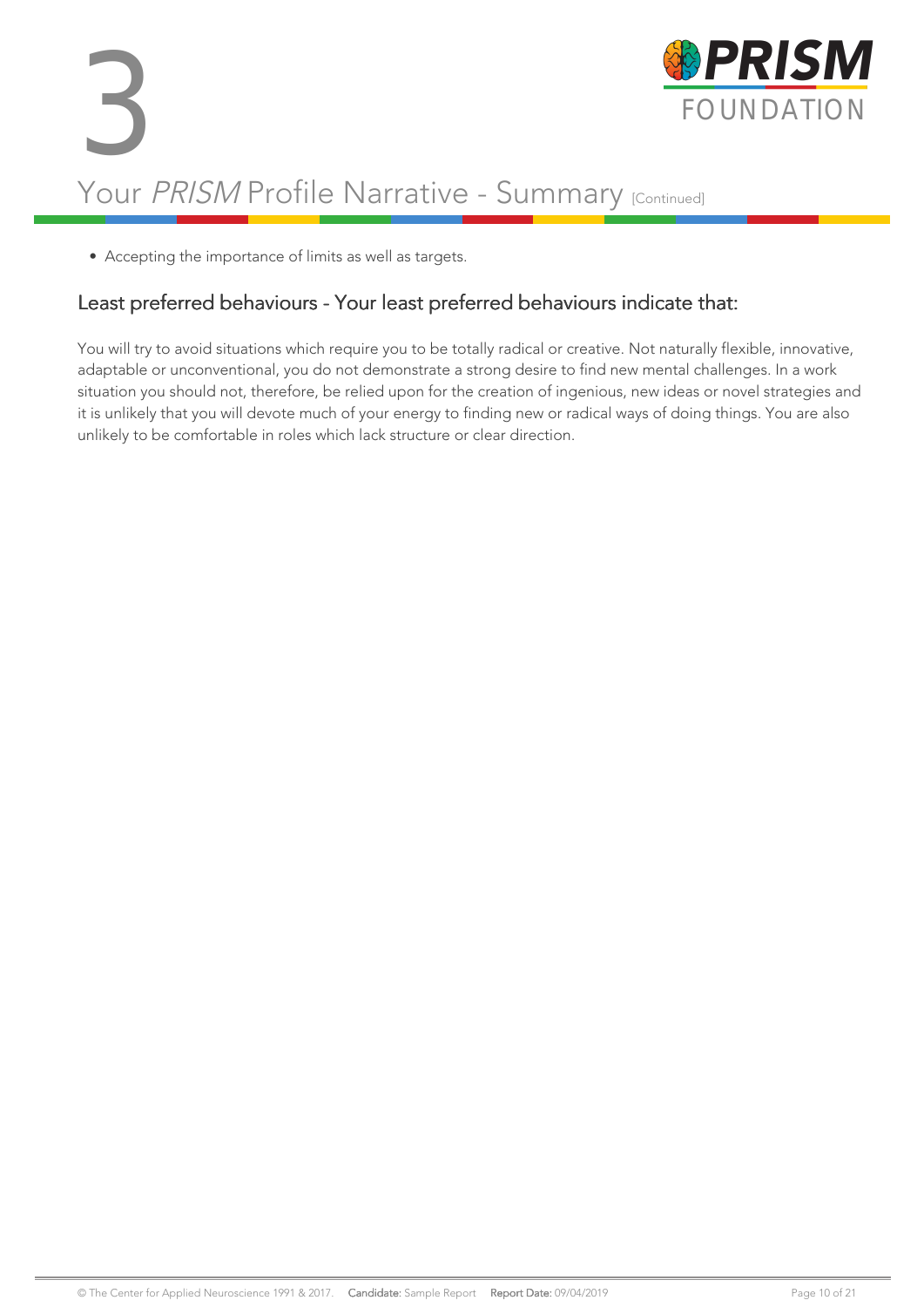

# 5 FOUNDATION Work Preference Profile

This report summarises some of your natural work preferences and plots them against preference segments ranging from 'Avoided Preference' i.e. a work behaviour which you tend to be uncomfortable using, to 'Very Strong Preference' i.e. a behaviour which you tend to use instinctively most of the time, but which could become an 'overdone strength', and therefore counter-productive, when you are under pressure or in conflict with others. This report reflects your self-expressed preferences. Whether or not you use these preferences as stated will, of course, depend on a variety of factors such as organisational culture and the way in which you are managed on a day-today basis. It is also important to remember that people switch between social and task behaviours. A person can, therefore, be "outgoing" and "talkative" socially, but also be "demanding" and "single-minded" when engaged on a task or project.

Your scores in this section are based on your instinctive or underlying behaviours and reflect your ideal level of comfort with the relevant activities. It is, however, likely that you will feel the need to modify these preferences from time to time to cope with the demands of your everyday life.

# KEY: Candidate (Underlying)

| Being cautious, but not fearful. Making careful, well thought<br>out, astute decisions.                                                                                          | Avoided<br>Very Strong<br>Weak<br>Moderate<br>Strona<br>Preference<br>Preference<br>Preference<br>Preference<br>Preference |
|----------------------------------------------------------------------------------------------------------------------------------------------------------------------------------|----------------------------------------------------------------------------------------------------------------------------|
| A tendency to be calm, stable and unflustered and to have a<br>strong preference for being rational and rather impervious to<br>stress and environmental pressures.              | Avoided<br>Weak<br>Very Strong<br>Moderate<br>Strona<br>Preference<br>Preference<br>Preference<br>Preference<br>Preference |
| Comfortable working independently to achieve tough<br>objectives or tight deadlines. Working in an environment that is<br>results-driven, physically challenging and fast-paced. | Avoided<br>Weak<br>Very Strong<br>Moderate<br>Strong<br>Preference<br>Preference<br>Preference<br>Preference<br>Preference |
| Being able to concentrate for long periods on large quantities<br>of complex information. Paying close attention to rules,<br>instructions or detailed specifications.           | Very Strong<br>Avoided<br>Weak<br>Moderate<br>Strong<br>Preference<br>Preference<br>Preference<br>Preference<br>Preference |
| Building group consensus and making good use of others'<br>talents. Consulting and enabling others to take part in the<br>decision making process.                               | Avoided<br>Weak<br>Moderate<br>Very Strong<br>Strona<br>Preference<br>Preference<br>Preference<br>Preference<br>Preference |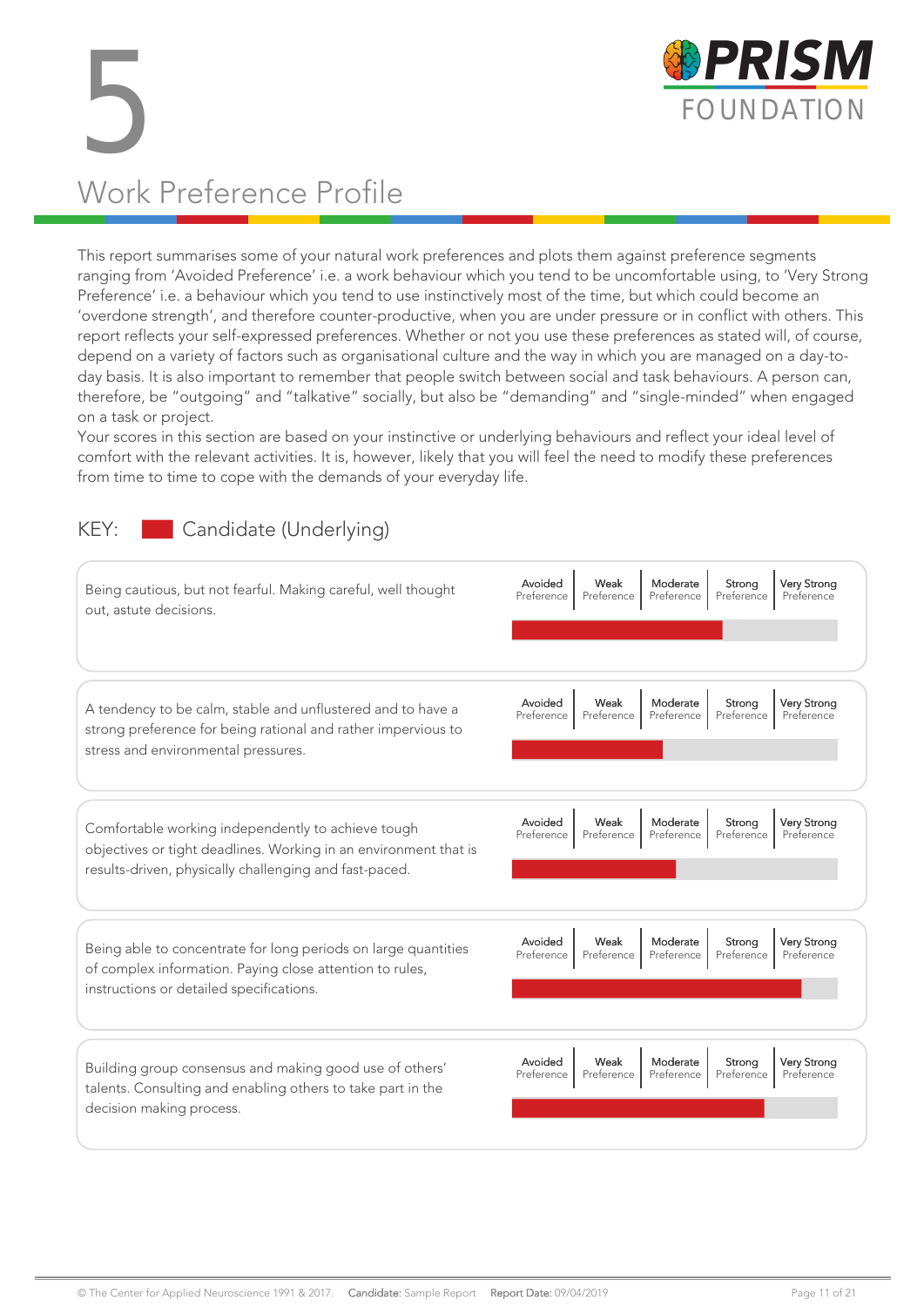



# KEY: Candidate (Underlying)

| Creating imaginative and innovative concepts, or visualising<br>outcomes or solutions.                                                                                                                                                   | Avoided<br><b>Very Strong</b><br>Weak<br>Moderate<br>Strong<br>Preference<br>Preference<br>Preference<br>Preference<br>Preference |
|------------------------------------------------------------------------------------------------------------------------------------------------------------------------------------------------------------------------------------------|-----------------------------------------------------------------------------------------------------------------------------------|
| Likely to be able to adapt to a range of situations and to<br>tolerate both criticism and challenge. Also likely to be able to<br>maintain consistent performance in a wide range of situations<br>and when under considerable pressure. | Avoided<br>Weak<br>Moderate<br>Very Strong<br>Strong<br>Preference<br>Preference<br>Preference<br>Preference<br>Preference        |
| Being cheerful, talkative and outgoing with strangers. Having a<br>strong need to interact socially with others for most of the time.                                                                                                    | Avoided<br>Weak<br>Moderate<br>Strong<br><b>Very Strong</b><br>Preference<br>Preference<br>Preference<br>Preference<br>Preference |
| Taking and implementing tough, unpopular decisions despite<br>strong opposition. Confronting or challenging others in a<br>forthright or provocative manner.                                                                             | Avoided<br>Weak<br>Moderate<br><b>Very Strong</b><br>Strong<br>Preference<br>Preference<br>Preference<br>Preference<br>Preference |
| A tendency to be sympathetic, co-operative and considerate,<br>and have a strong preference for deferring to others and for<br>relating to them by being tolerant and accommodating.                                                     | Avoided<br>Moderate<br>Very Strong<br>Weak<br>Strong<br>Preference<br>Preference<br>Preference<br>Preference<br>Preference        |
| A tendency to be independent, forthright and demanding, and<br>to have a strong preference for relating to others by being<br>tough, distant and persistent.                                                                             | Avoided<br><b>Very Strong</b><br>Weak<br>Moderate<br>Strong<br>Preference<br>Preference<br>Preference<br>Preference<br>Preference |
| Likely to have a high level of motivation and to show high levels<br>of commitment to long-term goals and results which are<br>pursued in the face of obstacles and setbacks.                                                            | Avoided<br>Moderate<br>Very Strong<br>Weak<br>Strong<br>Preference<br>Preference<br>Preference<br>Preference<br>Preference        |
| Likely to be effective in persuading others to change their<br>viewpoint or to adopt their interpretation of a situation, or the<br>need for action.                                                                                     | Avoided<br>Moderate<br>Weak<br>Strong<br>Very Strong<br>Preference<br>Preference<br>Preference<br>Preference<br>Preference        |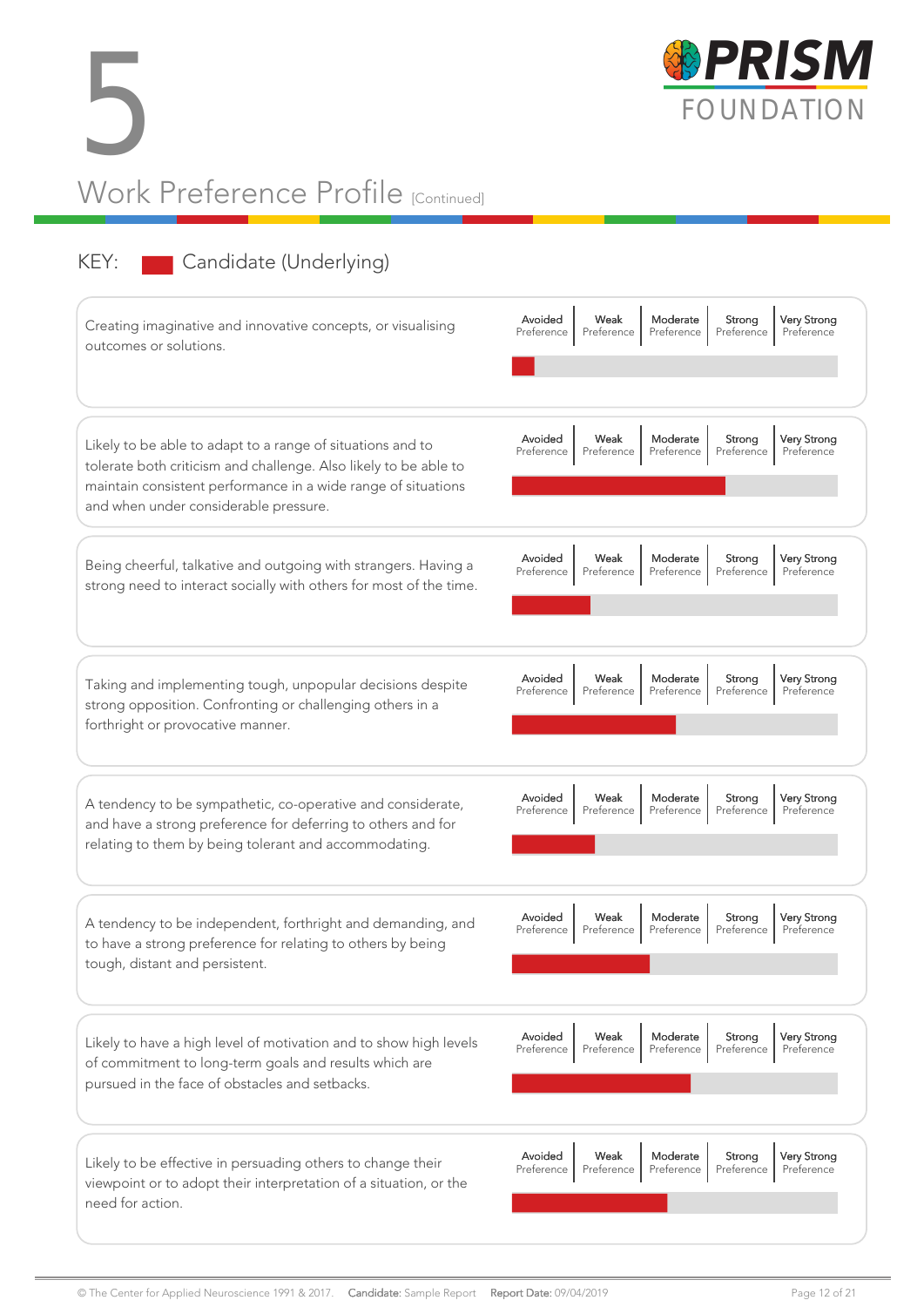

# 5 Work Aptitude Overview

Aptitudes are natural mental or physical talents - special abilities for doing, or learning to do, certain kinds of things easily and quickly. Work aptitude measurements are designed to predict someone's potential to enjoy, learn or undertake specific activities. This is important because the information helps identify what types of tasks are most readily mastered by that individual. Given sufficient intelligence and drive, you can become competent in just about anything you set your mind to. But if you do not have an innate aptitude for a job, you are not likely to be very happy doing it.

Your Work Aptitude scores are based on questions that are entirely separate from those associated with your three behavioural preference maps. For this reason, the bar chart colour for displaying this measurement is different from the colours used in the Underlying, Adapted and Consistent maps.

| Practical and mechanical                                                                                                                                                                                                                                                                                                                                            | Weak                           | Moderate | Strong     |
|---------------------------------------------------------------------------------------------------------------------------------------------------------------------------------------------------------------------------------------------------------------------------------------------------------------------------------------------------------------------|--------------------------------|----------|------------|
| enjoy hands-on activities and prefer a work environment that not only                                                                                                                                                                                                                                                                                               | Candidate's expressed aptitude |          |            |
| fosters technical and mechanical competence, but also provides work that<br>produces tangible results. I have an aptitude for working with tools and<br>operating machines, and enjoy working outdoors and physical activity. I<br>prefer to use tried and tested methods and to follow established patterns,<br>but I also like physically challenging activities. |                                |          | 100<br>100 |
| Investigative and analytical                                                                                                                                                                                                                                                                                                                                        | Weak                           | Moderate | Strona     |

# Investigative and analytical

I enjoy investigating things and solving complex problems. I enjoy working alone and would rather analyse data and formulate ideas than take part in tasks that involve leading, selling, or persuading others. I have an interest in the realities of the physical world, but prefer thinking over doing. I would prefer to avoid highly structured situations with externally imposed rules and I sometimes feel uncomfortable in social situations, especially with strangers.

| Weak                           |    | Moderate   Strong |  |  |
|--------------------------------|----|-------------------|--|--|
| Candidate's expressed aptitude |    |                   |  |  |
|                                | 50 |                   |  |  |
|                                |    |                   |  |  |
|                                |    |                   |  |  |
|                                |    |                   |  |  |

# Creative and artistic

I enjoy creative work in the areas of music, writing, dance, performance and art, and prefer to be in environments which offer freedom from strict operating procedures and structured activities. I am comfortable working alone and have a need for personal expression. I can be sensitive and emotional at times. I enjoy attention and praise for my own artistic and creative achievements, but can be sensitive to criticism.

| Weak                           | Moderate Strong |     |
|--------------------------------|-----------------|-----|
| Candidate's expressed aptitude |                 |     |
| 25                             |                 |     |
|                                |                 | 100 |

# Social and empathetic

I enjoy dealing with people and dislike impersonal tasks that revolve around working with data and material things. I prefer to form close interpersonal relationships with others, and like teaching, helping and solving social problems. I tend to be concerned about human welfare, and am motivated by work that helps to overcome interpersonal problems and mediate disputes. I have good social and inter-personal skills, but I am less comfortable with mechanical and scientific activities.

| Weak                           | Moderate Strong |
|--------------------------------|-----------------|
| Candidate's expressed aptitude |                 |
|                                |                 |
|                                | (1)(1)          |
|                                |                 |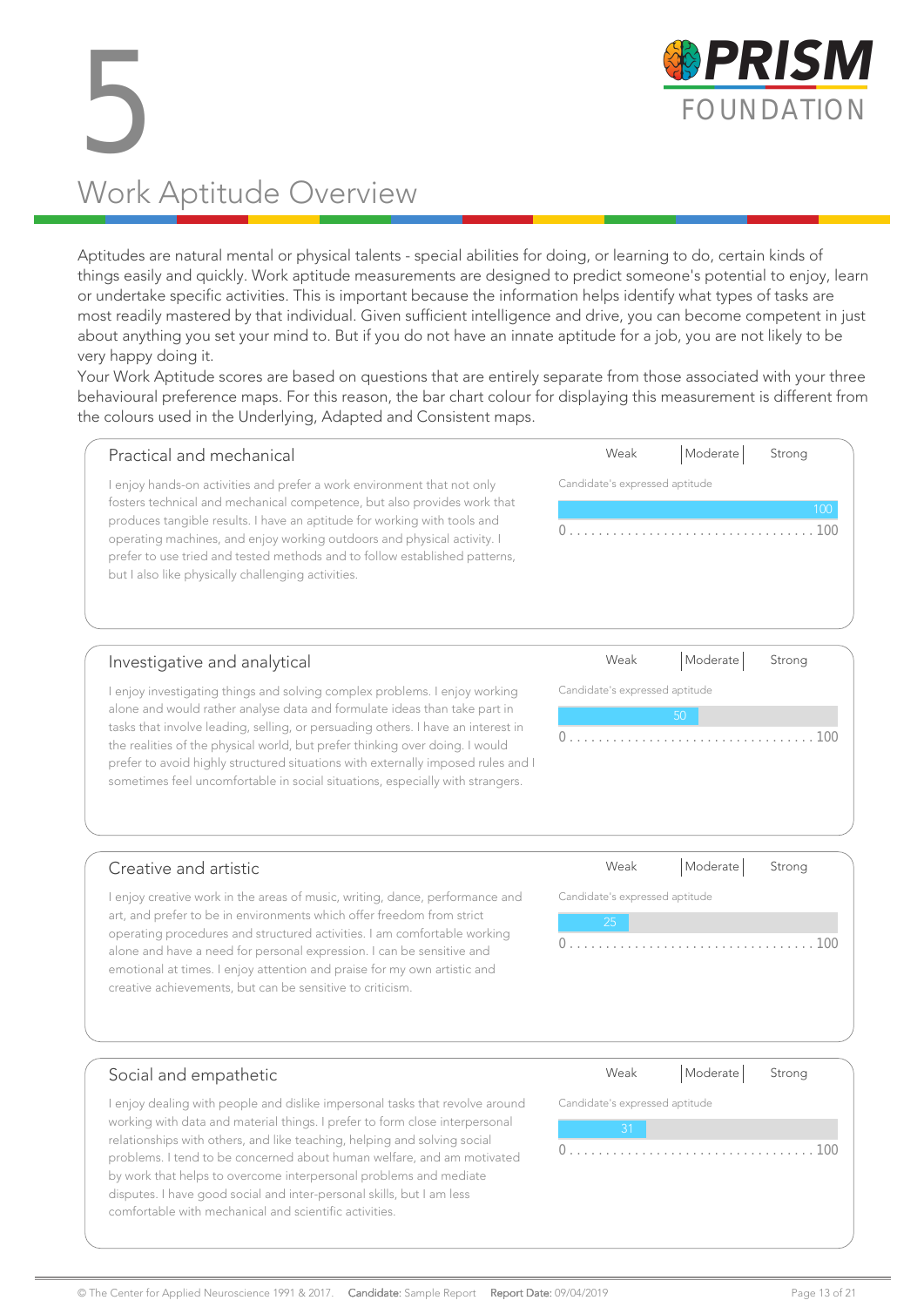# SPRISM Work Aptitude Overview [Continued]

# Competitive and entrepreneurial

I enjoy leading, influencing, persuading or motivating others and place high value on status, power, money, and material possessions. I am competitive and ambitious and thrive on taking risks and making decisions. I take a spontaneous approach to challenges and enjoy work activities that have to do with starting up and carrying out projects, especially business ventures. I prefer to avoid routine or systematic activities which require attention to detail and adherence to a set routine.

# Orderly and efficient

I am methodical, logical, orderly and efficient and I like to follow clearly defined procedures that keep things running smoothly. I prefer structure and order to ambiguity. As a result, I prefer to work with the paper and/or computer based aspects of a business such as accounting, record keeping, and data processing. I am most comfortable working in situations and on tasks in which personal responsibilities are clearly defined. As a result, I like things to go as planned and prefer not to have my routines changed or upset.

# Mathematical and logical Candidate's expressed aptitude

I enjoy analyzing and reasoning with numbers and can focus on large quantities of data for long periods without losing concentration. I have a high level of comfort with mathematical calculations and methods, and demonstrate strong numerical ability and accuracy.I use logic and reasoning to identify the strengths and weaknesses of alternative solutions, conclusions or approaches to problems.

# Outgoing and expressive I enjoy interacting with a wide range of people, and I am comfortable expressing my own feelings and opinions. I do not enjoy working alone. I

have high self-esteem and a positive and enthusiastic approach to life, and establish rapport quickly with strangers. I am self-confident and talkative, and tend to be naturally outgoing and persuasive. I am sometimes impulsive and easily bored, and, on occasions, I can be distracted and fail to follow tasks through to completion.

# Candidate's expressed aptitude

0 . . . . . . . . . . . . . . . . . . . . . . . . . . . . . . . . . . 100



Weak | Moderate | Strong

0 . . . . . . . . . . . . . . . . . . . . . . . . . . . . . . . . . . 100

Weak | Moderate | Strong



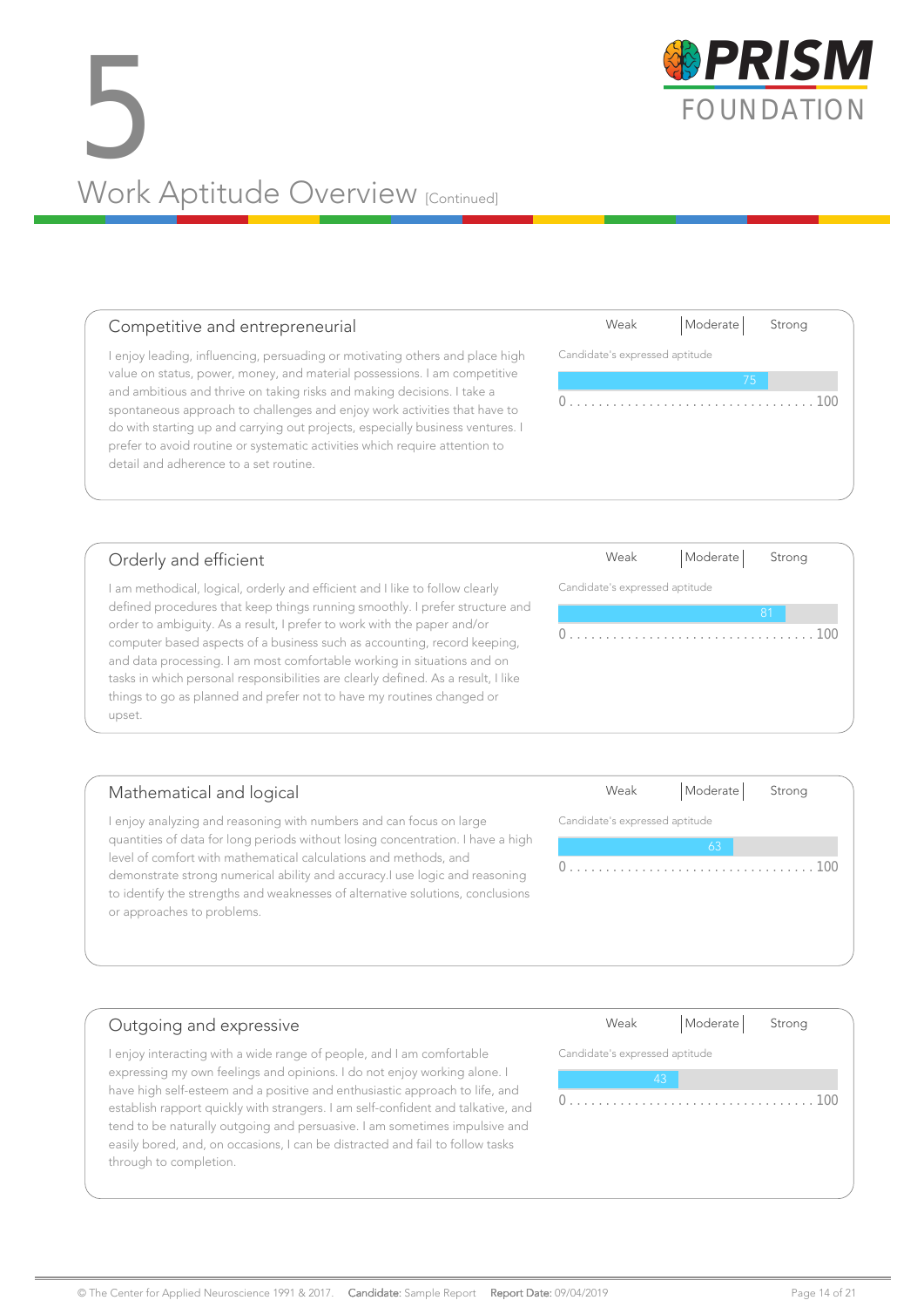

# Your Work Environment Preferences 5

Setting aside whether or not a candidate is eligible for a job or role, his or her success will depend in large part on the extent of match between them and their work environment.

Having a positive alignment between the employee and the work environment benefits the organisation in many ways. Important benefits include high levels of productivity and lower turnover rates.

The closer the match between people and their work environment, the more they enjoy and value their work. Individuals should, therefore, be given assignments that are consistent with their strengths and interests, and opportunities for continued learning and growth to reinforce those strengths and interests should be provided as well. Some work environments enhance an employees's performance, others inhibit that performance.

This Report highlights the impact of various work environment factors on your performance and it is predicted that your work performance is likely to be affected by the undermentioned work environments as follows:

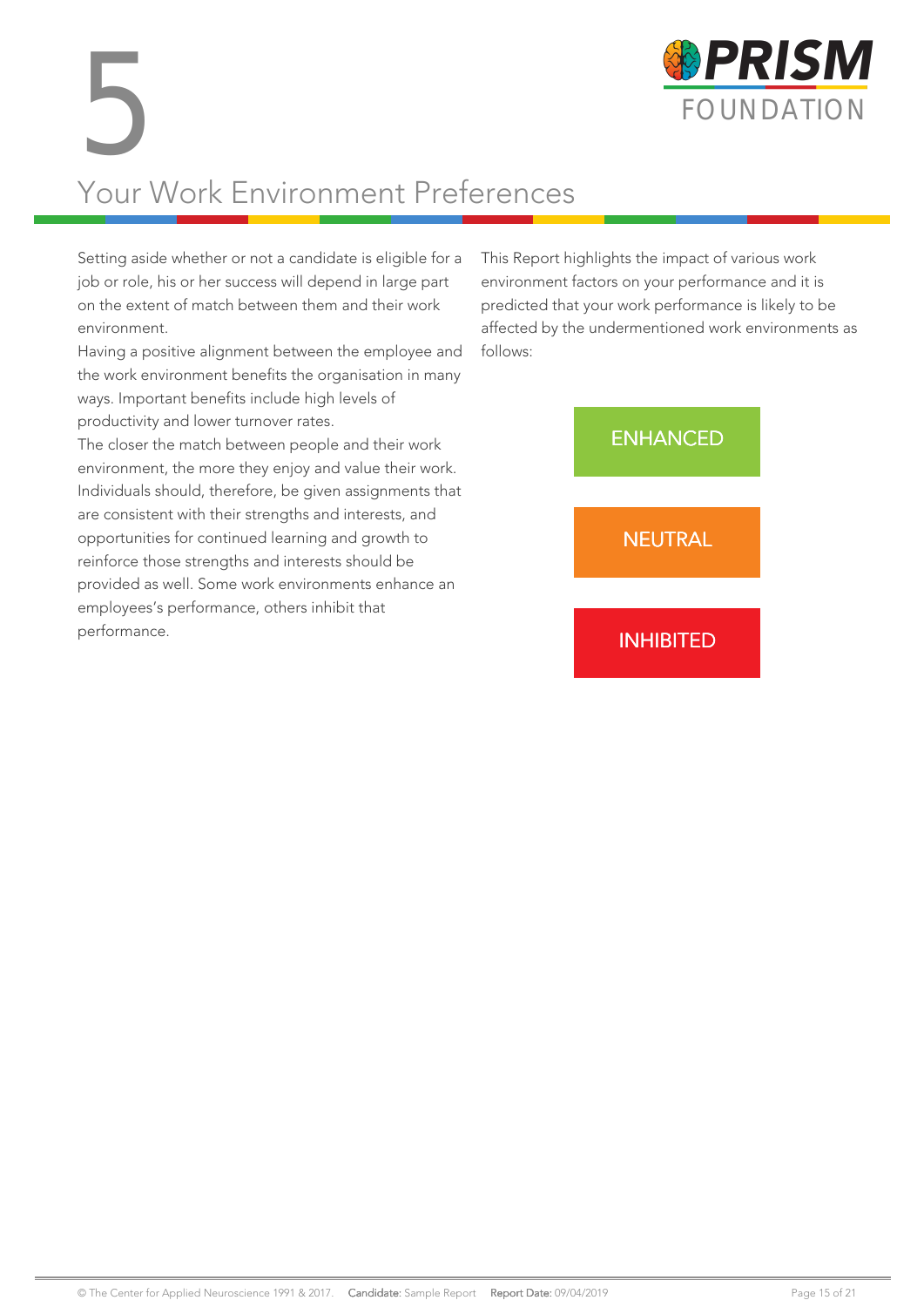

# Your Work Environment Preferences 5

Your scores in this section are based on your instinctive or underlying behaviours and reflect your ideal level of comfort with the relevant activities. It is, however, likely that you will feel the need to modify these preferences from time to time to cope with the demands of your everyday life.

Your performance is likely to be affected, as shown below, by a work environment in which:

| There is the opportunity to have a degree of independence to decide courses of action, policies etc and<br>have responsibility for control of resources and people.                        | <b>ENHANCED</b>  |  |
|--------------------------------------------------------------------------------------------------------------------------------------------------------------------------------------------|------------------|--|
| There is a need to influence, persuade or negotiate 'win-win' solutions rather than to exercise a formal<br>authority over others.                                                         | <b>NEUTRAL</b>   |  |
| Work takes place at a low or steady pace and where getting things right is more important than<br>meeting deadlines.                                                                       | <b>ENHANCED</b>  |  |
| There is significant recognition for personal achievement in some highly visible or public way.                                                                                            | <b>ENHANCED</b>  |  |
| Creativity, imagination, innovation and abstract thinking are encouraged and where there is little<br>requirement to follow a format previously developed by others.                       | <b>INHIBITED</b> |  |
| The drive and ability to identify business opportunities are valued and in which job emphasis is strongly<br>focused on ambition and commercial success.                                   | <b>ENHANCED</b>  |  |
| There is a strong focus on thoroughly researching and recording factual data and where there is very<br>little tolerance for error.                                                        | <b>ENHANCED</b>  |  |
| There is considerable opportunity to engage in creative work in any of several artistic forms, displays<br>ideas in graphic form or conceptualizing new ways of dealing with old problems. |                  |  |
| People are encouraged to be self-sufficient and to take responsibility for their own workload and<br>productivity.                                                                         | <b>ENHANCED</b>  |  |
| People are rewarded for achieving high performance and for displaying strong determination to<br>succeed despite difficult conditions, opposition or setbacks.                             | <b>ENHANCED</b>  |  |
| Effective networking is seen as a key to success and where there are lots of opportunities for making<br>new contacts and developing relationships.                                        |                  |  |
| There are frequent opportunities for speaking publicly, as in giving formal presentations, to motivate,<br>influence or persuade others to follow a course of action, or change opinions.  |                  |  |
| The atmosphere is dynamic and fast-paced and where people are encouraged to take the initiative,<br>display optimism and make things happen.                                               | <b>NEUTRAL</b>   |  |
| Key<br><b>ENHANCED</b><br><b>NEUTRAL</b><br><b>INHIBITED</b>                                                                                                                               |                  |  |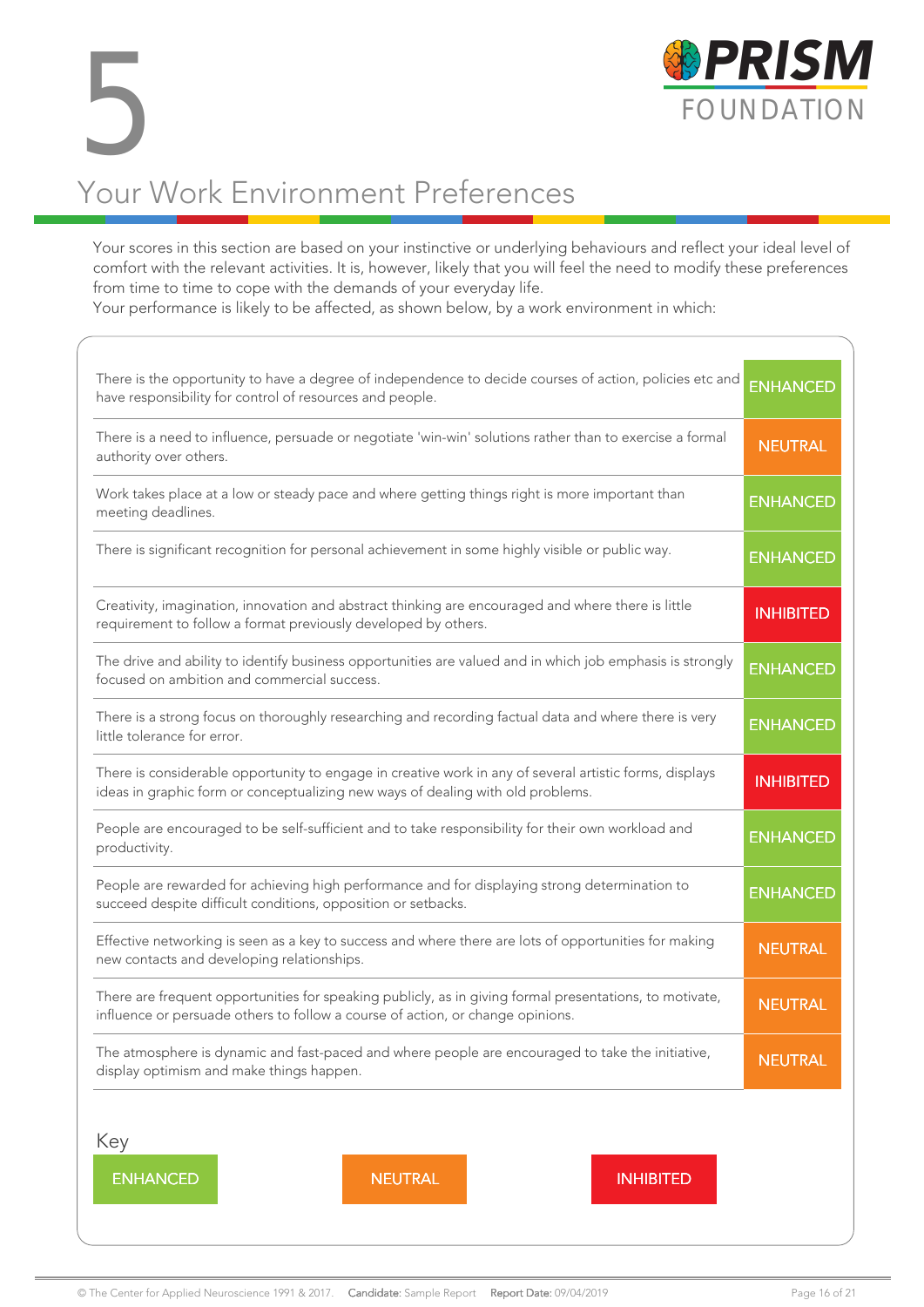

Your scores in this section are based on your instinctive or underlying behaviours and reflect your ideal level of comfort with the relevant activities. It is, however, likely that you will feel the need to modify these preferences from time to time to cope with the demands of your everyday life.

Your performance is likely to be affected, as shown below, by a work environment in which:

| There is little requirement to work in a highly structured way, or to comply with strict rules, regulations<br>or operating procedures.                                              | <b>INHIBITED</b> |  |
|--------------------------------------------------------------------------------------------------------------------------------------------------------------------------------------|------------------|--|
| There is a strong emphasis on using mathematical calculations or formulae and where analytical skills,<br>logistical thinking and attention to detail are critical for success.      | <b>ENHANCED</b>  |  |
| Strategic thinking is highly valued and where it is seen important to have a clear vision for the future.                                                                            | <b>NEUTRAL</b>   |  |
| Work routine and job duties are largely predictable and not likely to change over a long period of time.                                                                             | <b>ENHANCED</b>  |  |
| Manual skills, technical and mechanical competence are fundamental to success and where physically<br>challenging activities are the common.                                         | <b>ENHANCED</b>  |  |
| There is the opportunity to be involved in helping other people in a direct way, either individually or in<br>small groups and to develop close personal relationships.              | <b>ENHANCED</b>  |  |
| Interacting with people, particularly strangers, against a background of frequent change and task variety<br>is a significant part of the daily work experience.                     | <b>NEUTRAL</b>   |  |
| There is the opportunity to undertake projects and to be able to determine the nature of what is to be<br>done, without any significant amount of contact or directions from others. |                  |  |
| There is a need to be challenging, forceful, ambitious and tough-minded, and where there are clear<br>win-and-lose outcomes.                                                         |                  |  |
| Work responsibilities frequently change in their content, pace and setting thus creating a constant<br>sense of novelty and a high level of excitement.                              |                  |  |
| There is a constant need to analyse or evaluate data to make astute judgements regarding the relative<br>merits of a variety of options and to make recommendations accordingly.     |                  |  |
| Bringing together and facilitating the positive interaction of different people for certain tasks and for<br>making the best use of each individual is fundamental for success.      |                  |  |
| Showing a high level of ambition and determination, coupled with strict adherence to rules and an<br>ability to remain calm under pressure, are essential qualities for success.     | <b>ENHANCED</b>  |  |
| Key                                                                                                                                                                                  |                  |  |
| <b>ENHANCED</b><br><b>NEUTRAL</b><br><b>INHIBITED</b>                                                                                                                                |                  |  |

FOUNDATION

**BPRISM**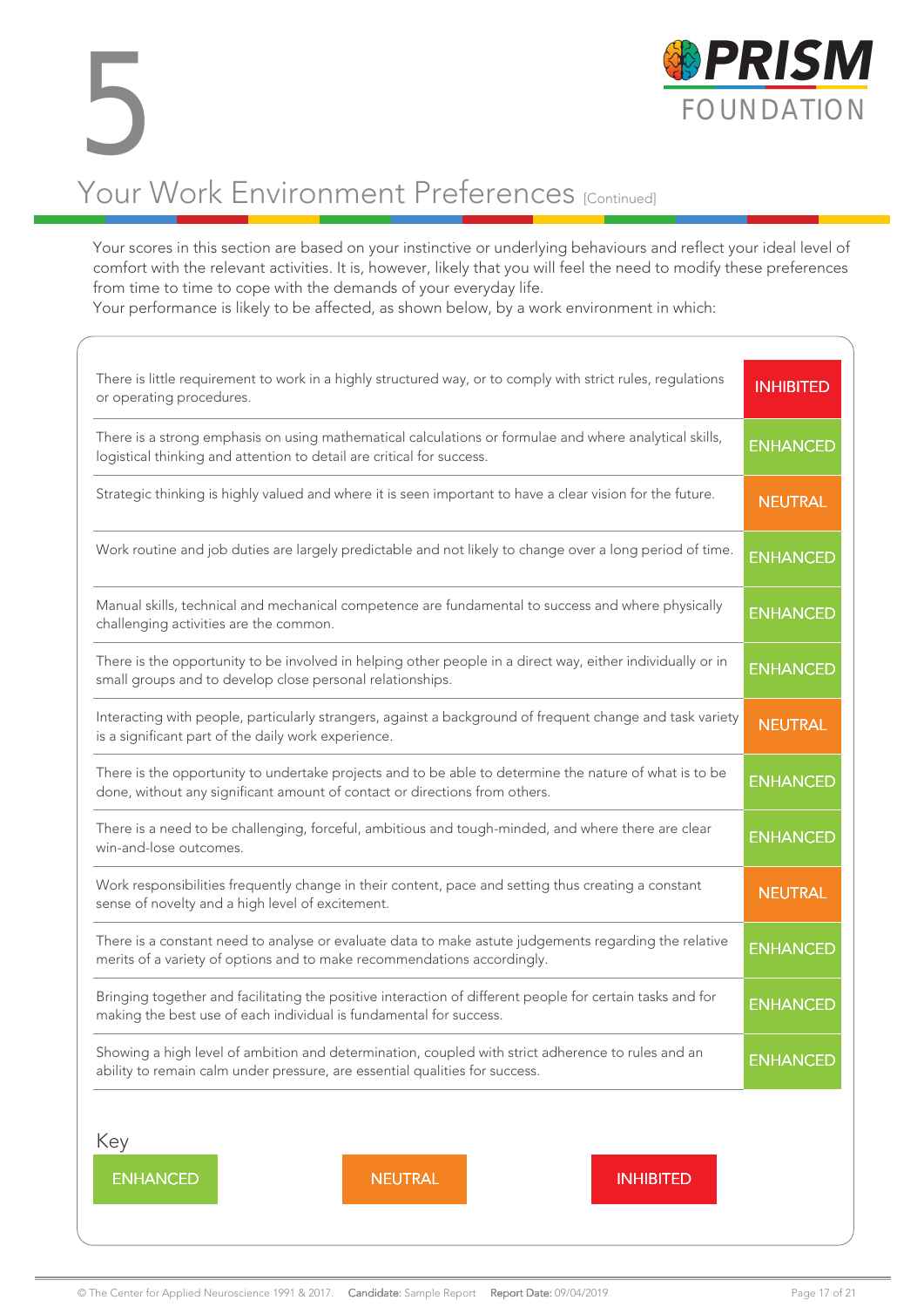# © The Center for Applied Neuroscience 1991 & 2017. Candidate: Sample Report Report Date: 09/04/2019 Page 18 of 21

#### TYPICAL GREEN BEHAVIOUR: • Innovative, creative

- Flexible, multi-talented • Opportunistic, adventurous
- 
- Fast-paced, energetic • Visualising, unconventional

# OVERDONE GREEN BEHAVIOUR:

- Disorganised, casual
- Careless, impulsive
- Unfocused, scatter-brained • Fails to complete, forgetful
- 

### WHAT 'TURNS ON' GREENS:

Greens love relating to and interacting with people in a positive, friendly environment. They need to have the opportunity to express their ideas and opinions. This helps them to achieve social recognition. If they are given the opportunity to create radical ideas, they will provide unlimited possibilities, and with such energetic enthusiasm, that others will be drawn in by their infectious optimism. If they have the freedom to be innovative and do things their way, there is no doubt they will produce ingenious results.

#### GREENS LOVE:

- Freedom
- Thinking laterally
- Enthusiasm
- Flexibility
- Little structure
- Creativity
- Few rules • Innovation • Individuality
- Imagination
- Open-mindedness
- Visionaries
- 
- -
- Having fun • Adaptability

• Unpredictability

- Casual looseness
- Dynamic atmosphere
- Spontaneity
- Meeting lots of people
- Excitement
- Experimentation • Constant change
- Taking risks
- Entertaining others

• Being unpopular • Details • Repetition • Formality • Required protocol • Slow pace

#### WHAT 'TURNS OFF' GREENS:

GREENS ARE MOTIVATED BY: • New ideas and ways of working • Interesting people who like surprises • Variety in day-to-day tasks and projects • Opportunities to explore many different options

• Creative and innovative thinking

• Find new ways to solve problems • Start projects rather than finish them • Work fast and not worry about perfection • Ignore rules and policies they disagree with

• Use their imagination and create novel ideas

GREENS PREFER TO:

Greens are turned off by anything which they perceive as boring or ordinary. They have little tolerance for tedious details or the status quo, particularly when either slows down or blocks progress, growth or the creative process. It is best not to inhibit Greens with a lot of restrictions, because they will rebel and break the rules anyway. Give Greens plenty of freedom and leeway, and provide ample opportunities to use their inventive nature and they will be highly productive. Avoid telling them that there is only one answer, one option, or one point of view – their brain thinks laterally and will rarely be able to restrict possibility to a single outcome.

### GREENS HATE:

- Routine • Boredom
- Narrow-mindedness
- Confinement
- Lots of details
- 
- Nit-picking
- 
- 

• Tedium • Immobility • Tunnel vision • Constraints • Lists

- Freedom to do things when they feel like it
- Thrills and challenges that push their limits • Managing many activities at the same time
- Spontaneity and flexibility for quick changes
- Busy, chaotic, active, even noisy surroundings
- Avoid decisions and commitments when possible
- Challenge accepted standards and procedures
- Surprise people with the unexpected
- Be creatively different, not practical
- Live and work in an unstructured environment

NOTE: The above comments relate to Underlying scores of 60% or more, or Consistent scores of 60% or more.

• Exaggerating, inaccurate



• Unpunctual, irresponsible • Frivolous, unrealistic

• Undisciplined, ignores rules

• Multi-tasking, adaptable

PRISM Quadrant Colour Characteristics - Greens

- Free-spirited, versatile • Inventive, original
- Spontaneous, unstructured • Enthusiastic, sense of humour
	- Superficial, evasive
	- Over-optimistic



25

- 
- Structure
- Exact expectations
- - -
- -
	-
	- Rules
	- Schedules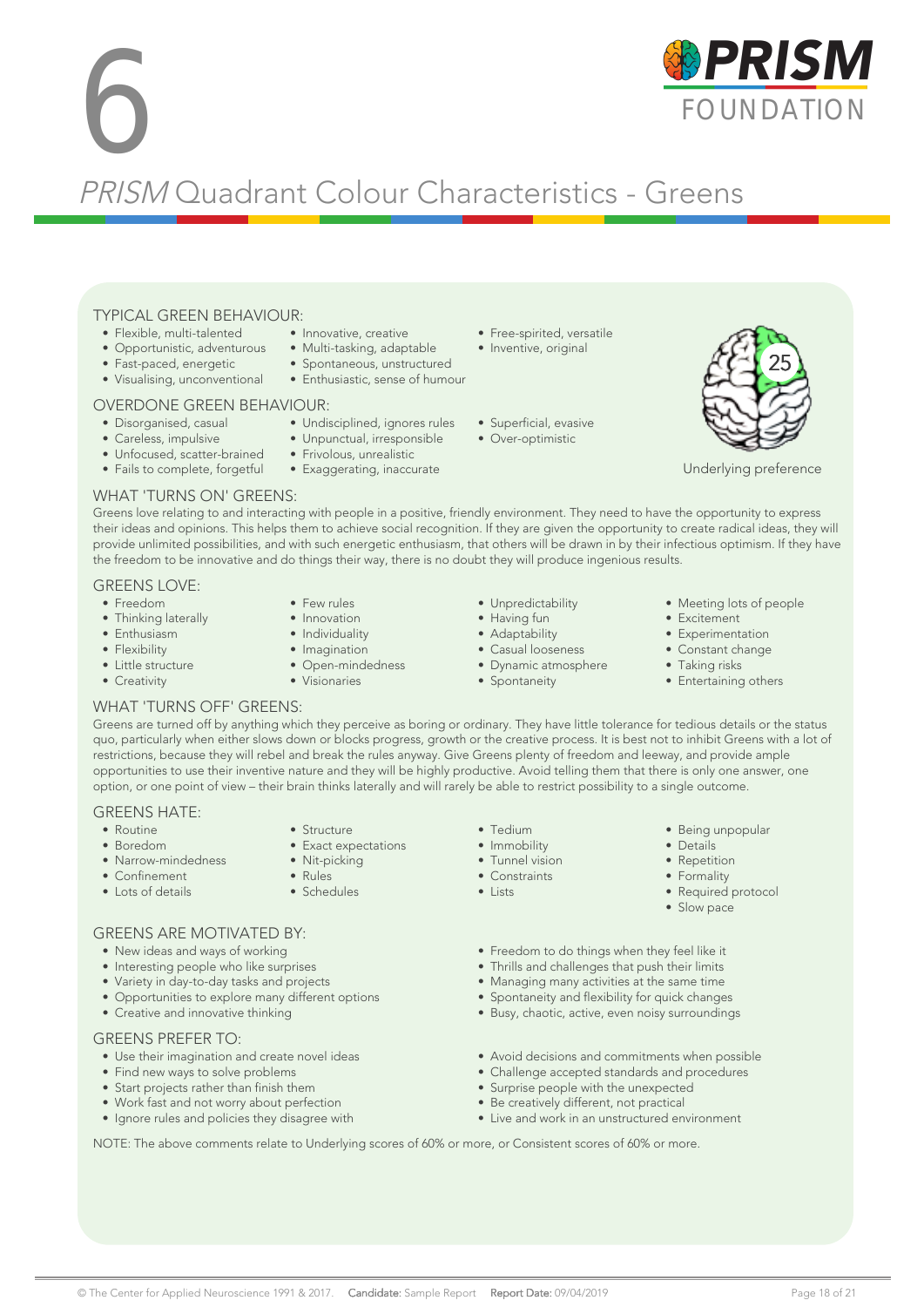# **6 FOUNDATION** PRISM Quadrant Colour Characteristics - Blues

#### TYPICAL BLUE BEHAVIOUR: • Peace-loving, kind

- Supportive, sensitive
- Friendly, likable
- Slow-paced, laid-back
- Good listener, sympathetic
- 

# OVERDONE BLUE BEHAVIOUR:

- Dependent, shy
- Procrastinating, lackadaisical Easily hurt, withdrawn
- Unassertive, meek
- Complaining, over-sensitive Over-anxious to please
- Generous, giving
- Process-centered, kindhearted
- Patient, unassuming
- Easily intimidated, distressed
- Clinging, possessive



Underlying preference

### WHAT 'TURNS ON' BLUES:

Blues are team players who have a desire to please and maintain stability in a group, even if it means sacrificing their own personal goals. Blues are driven by harmony, agreement and loyalty. They prefer to keep things as they are and provide a stabilising influence by the consistent way in which they go about their day-to-day work. They do well in handling routine matters. Change, therefore, is unwelcome. If they have a friendly, low-stress and slow-paced work environment, there is no doubt that they will be happy, committed workers who will do their best to please those with whom they work, and lend a helping hand along the way.

### BLUES LOVE:

- Stability
- Cooperation
- Teamwork
- Pleasant people
- Helping others • Camaraderie
- Loyalty/trust
- Emotional support

• Helpful, hospitable • Caring, nurturing • Understanding, patient

• Insecure, worried

• Soft, vulnerable

- 
- 
- -
- Kindness
- Teaching and counselling
- Feeling needed
- Resolving conflicts
- Communication
- Routine
- Friendliness
- Being valued
	- Encouragement

• Uncooperativeness

• Pressure • Rudeness • Controversy • Work overload

• Low stress

#### WHAT 'TURNS OFF' BLUES:

Blues are turned off by anything which they perceive as rude or insensitive. They have little tolerance for aggressive, self-centred behaviour, particularly when it can hurt or embarrass others. Blues need acceptance and assurance. They struggle when dealing with fear of conflict and/or the loss of a stable environment. Should conflict exist, they tend to become distressed and prone to worry or anxiety. It is best not to rush Blues. They function best in an easy-going, low-key environment where they can take their time to make decisions. They tend to seek a compromise or avoid making a difficult decision. Blues put people first, so it is important to communicate with them in a warm and friendly manner.

### BLUES HATE:

- Change
- Aggressive behaviour
- Feeling excluded
- Lack of teamwork
- Conflict

### BLUES ARE MOTIVATED BY:

- Being valued
- Shared values
- Selling something they believe in
- Democratic processes
- Feeling part of a united team
- Working together cooperatively

#### BLUES PREFER TO:

- Feel comfortable and secure
- Be quiet, friendly and responsible
- Offer their services
- Solve people problems
- Talk with close friends
- Please others
- Heavy responsibilities • Deadlines
- 
- Making decisions • Being put in the spotlight
- Insensitivity
	-
- Opportunities to be of genuine help
- Being around positive people
- People who need and appreciate them
- Helping others
- Helping resolve conflict
- Make other people feel good
- Give credit to those who deserve it
- Be supportive and generous
- Take their time and work at a steady pace
- Be loyal and reliable
- Live and work in an environment that is stable and secure and where they don't have to make difficult decisions

NOTE: The above comments relate to Underlying scores of 60% or more, or Consistent scores of 60% or more.



### • Harmony • Few pressures

- Relationships
- Slow pace

• Fast pace • Negative attitude • Competition • Isolation • Impatience

- 
-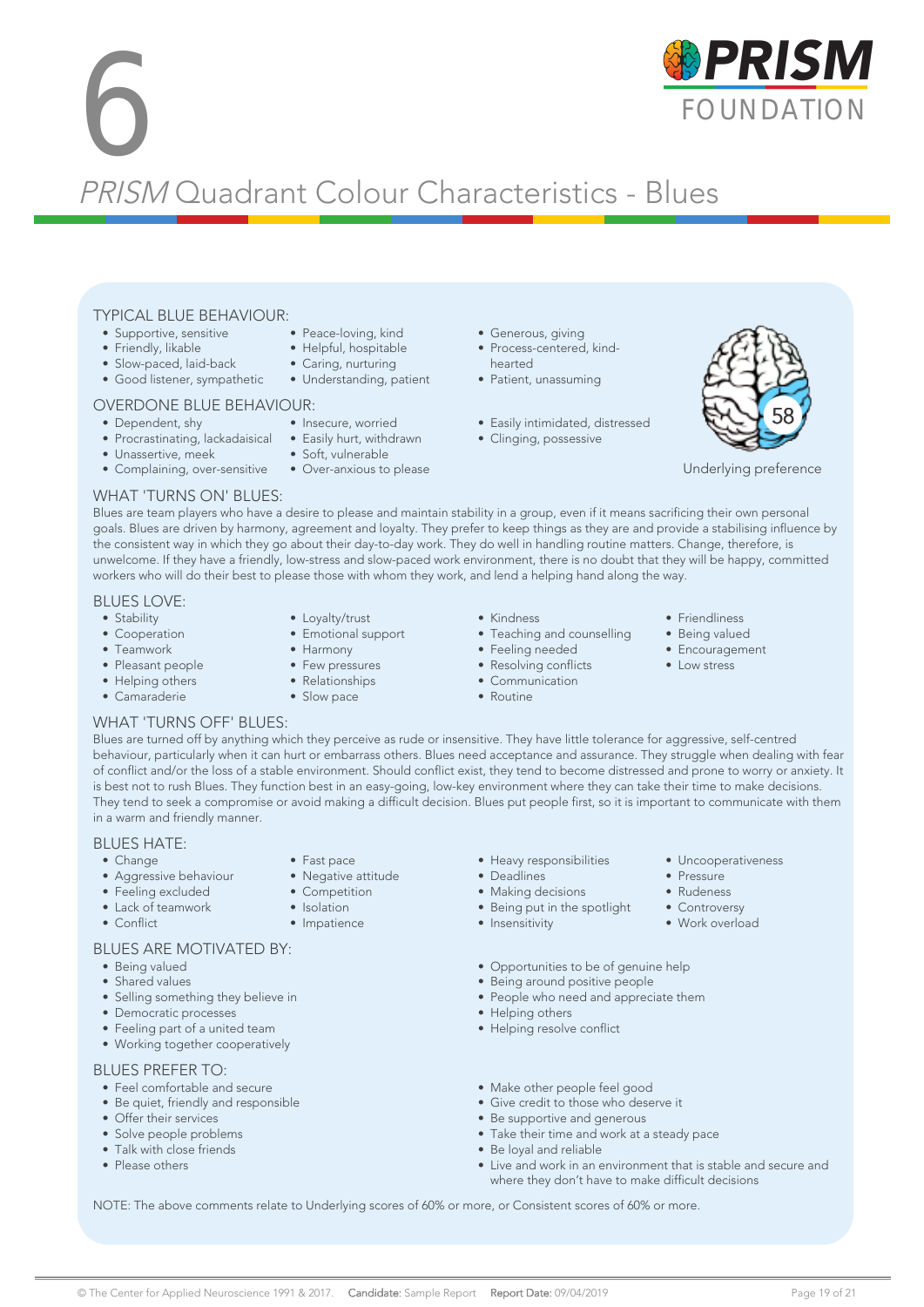# **6 FOUNDATION** PRISM Quadrant Colour Characteristics - Reds

### TYPICAL RED BEHAVIOUR:

- Controlling, independent
- Assertive, authoritative
- Fast-paced, energetic
- Decisive, self-starting

#### OVERDONE RED BEHAVIOUR:

- 
- Aggressive, pushy
- Controlling, paranoid
- Impatient, volatile
- Task oriented, forceful

• Goal-centred, determined • Direct, forthright • Competitive, ambitious

- Domineering, demanding Autocratic, argumentative
	- Abrasive, irritable
	- Dictatorial, judgmental
	- Ruthless, power-hungry
- Hard-working, accountable
- Results-driven, daring
- Poor listener, egocentric
- Insensitive, belligerent



Underlying preference

### WHAT 'TURNS ON' REDS:

Reds love to accept challenges, create action and achieve results. They are driven to overcome opposition in order to accomplish goals. They are quick to seize opportunities that allow them to assume control of their environment. If they know that there are rewards and recognition available for those who produce the best results, they will be among the top performers. In pursuing their goals, Reds sometimes regard the opinions of others as obstacles rather than helpful suggestions. They possess a remarkable ability to thrive in difficult and demanding environments.

#### REDS LOVE:

- Having authority
- Lots of action
- Being the best
- Challenge
- Making decisions
- Deadlines
- Goals
- Public recognition
- Responsibility
- Competition
- Independence

• Irresponsibility • Dependency • Lack of initiative • Overly sensitive people

• Apathy

- Important tasks
- Negotiating • Winning
- 
- Practicality
- Power and control
- Productivity
- Speed
- Taking charge
- Opportunities to gain status
- Leadership roles
- Hard work
- Taking tough decisions

• Close supervision • Obstructive practices

• Self-pity

#### WHAT 'TURNS OFF' REDS:

Reds are irritated by anything that they perceive to be a waste of their time. They have little tolerance for long, repetitive discussions, particularly when firm decisions are not reached so that tasks can get underway immediately. It is best not to mention anything to Reds which can't or won't take place until well into the future, because they will become frustrated if they can't start on it right away. Plan ahead what you want to communicate to Reds, and say it as briefly and to-the-point as possible. Avoid telling Reds more details than they actually want or need to know – it frustrates them to have to read through apparently irrelevant information to get to the bottom line of any message.

### REDS HATE:

- Indecision
- Bureaucracy
- Slow pace
- Excuses
- Small-talk

#### REDS ARE MOTIVATED BY:

- Competition, real or imagined
- Important goals that must be met by a deadline
- Roles to keep them challenged and busy
- Authority to negotiate and make some decisions
- Independence, without close supervision

#### REDS PREFER TO:

- Compete to win or to achieve targets
- Have the authority to take the decisions necessary to achieve goals
- Solve problems physically
- Work without a lot of assistance
- Make decisions that save time
- Handle strong pressures
- Irrelevant information
- Long explanations
- Having little to do
- Delaying decision making
- Having to follow orders
- Tough assignments
- Leadership roles, formal or informal
- Opportunities to achieve higher status
- Public recognition for their accomplishments
- Productivity and initiative in others
- Meet tight deadlines
- Get right to the bottom line
- Be given clear instructions
- Negotiate conditions
- Break rules if necessary • Live and work in an environment that allows them to be in control and create results

NOTE: The above comments relate to Underlying scores of 60% or more, or Consistent scores of 60% or more.